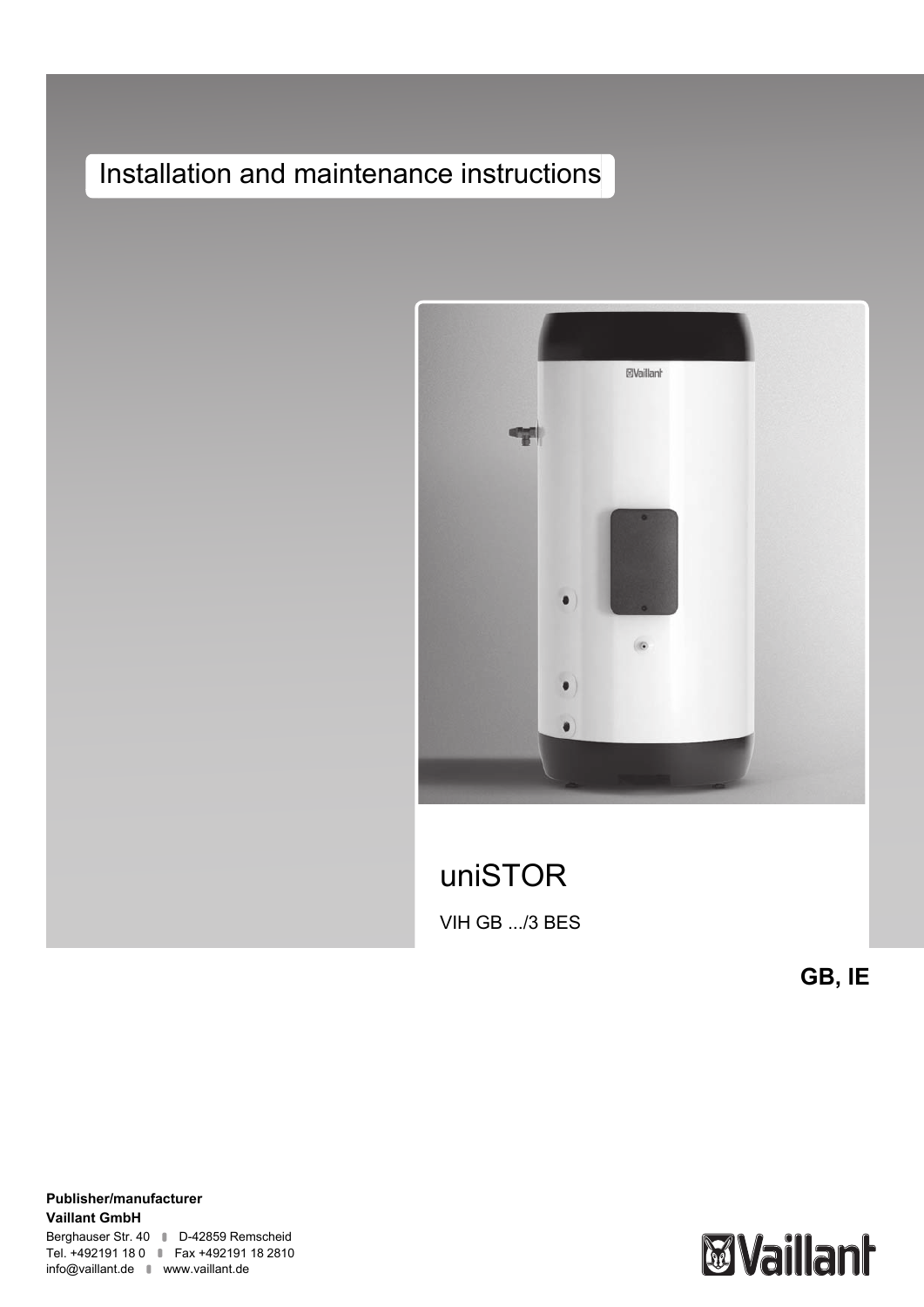# **Contents**

| 1   |                                                                                                 | 3  |
|-----|-------------------------------------------------------------------------------------------------|----|
| 1.1 |                                                                                                 | 3  |
| 1.2 | Risk caused by inadequate qualifications                                                        | 3  |
| 1.3 |                                                                                                 | 3  |
| 1.4 |                                                                                                 | 3  |
| 1.5 | Regulations (directives, laws, standards)                                                       | 4  |
| 2   |                                                                                                 | 5  |
| 2.1 | Observing other applicable documents                                                            | 5  |
| 2.2 |                                                                                                 | 5  |
| 2.3 |                                                                                                 | 5  |
| 2.4 |                                                                                                 | 5  |
| 3   |                                                                                                 | 5  |
| 3.1 |                                                                                                 | 5  |
| 3.2 | Information on the identification plate                                                         | 5  |
| 3.3 |                                                                                                 | 5  |
| 3.4 |                                                                                                 | 6  |
| 4   |                                                                                                 | 6  |
| 4.1 | Observing the requirements for the product's                                                    |    |
|     |                                                                                                 | 6  |
| 4.2 |                                                                                                 | 6  |
| 4.3 |                                                                                                 | 7  |
| 4.4 |                                                                                                 | 7  |
| 4.5 |                                                                                                 | 7  |
| 5   |                                                                                                 | 8  |
| 5.1 |                                                                                                 | 8  |
| 5.2 |                                                                                                 |    |
| 5.3 |                                                                                                 | 11 |
| 6   |                                                                                                 | 13 |
| 6.1 | Setting the immersion heater thermostat                                                         | 13 |
| 6.2 |                                                                                                 | 14 |
| 6.3 |                                                                                                 | 14 |
| 6.4 | Filling and purging the heating circuit                                                         | 14 |
| 7   | Handing the product over to the end user                                                        | 14 |
| 8   |                                                                                                 | 14 |
| 8.1 | Detecting and eliminating faults                                                                | 14 |
| 8.2 |                                                                                                 | 14 |
| 9   | Inspection and maintenance                                                                      | 14 |
| 9.1 | Observing inspection and maintenance                                                            |    |
|     |                                                                                                 | 14 |
| 9.2 |                                                                                                 | 15 |
| 9.3 | Checking the safety group's expansion relief<br>valve and the cylinder's expansion relief valve | 15 |
| 9.4 | Checking the pre-charge pressure of the                                                         | 15 |
| 10  | Decommissioning the product                                                                     | 15 |
| 11  |                                                                                                 | 15 |
|     |                                                                                                 |    |
| A   | Detecting and eliminating faults                                                                | 16 |
| в   | Inspection and maintenance work -                                                               | 16 |
| С   |                                                                                                 | 16 |
| D   | Commissioning Checklist                                                                         | 19 |
|     |                                                                                                 |    |

|--|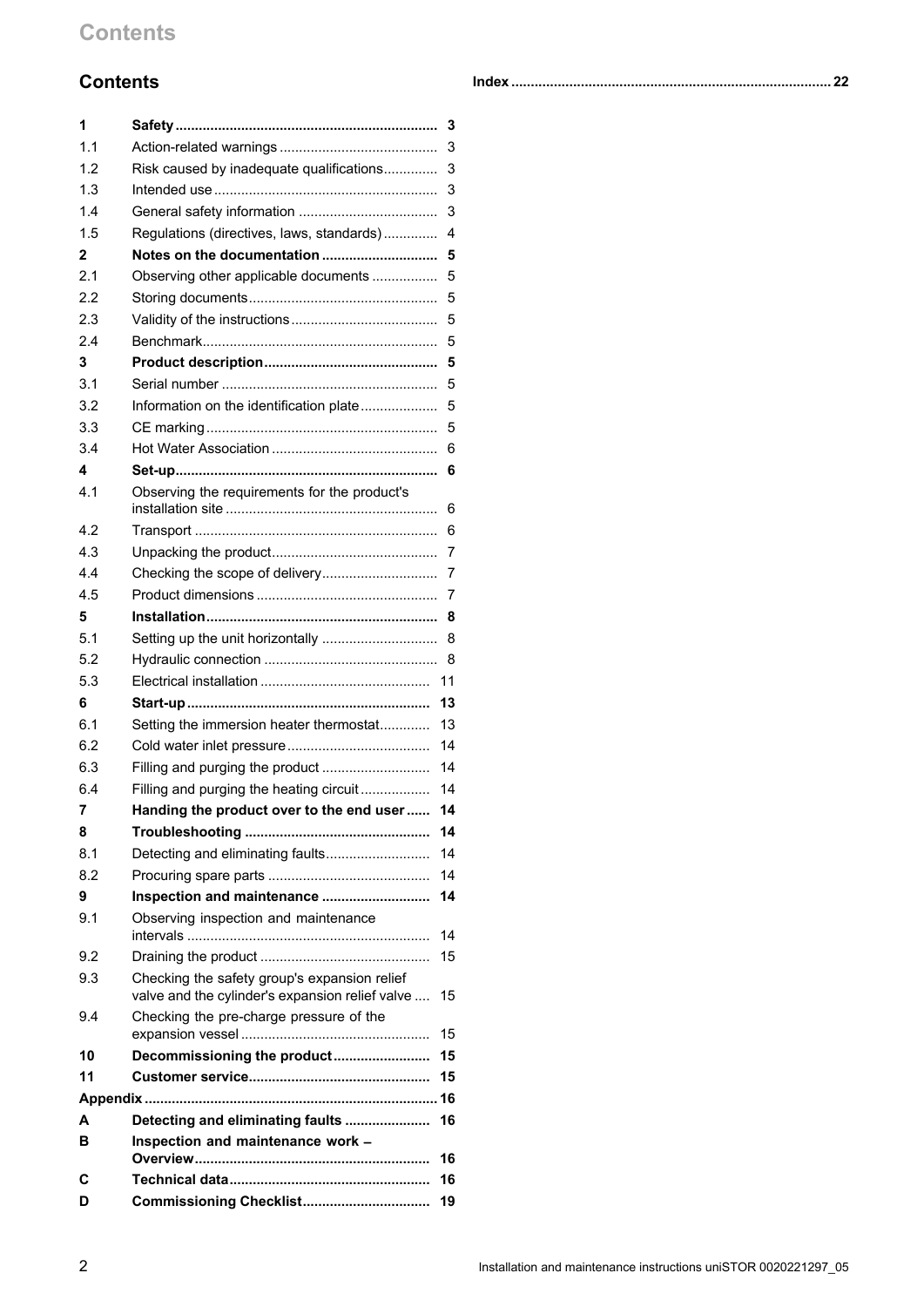# <span id="page-2-0"></span>**1 Safety**

# **1.1 Action-related warnings**

# **Classification of action-related warnings**

The action-related warnings are classified in accordance with the severity of the possible danger using the following warning signs and signal words:

# **Warning symbols and signal words**



# **Danger!**

Imminent danger to life or risk of severe personal injury

# **Danger!**

Risk of death from electric shock

# **Warning.** Risk of minor personal injury

**Caution.**

Risk of material or environmental damage

# **1.2 Risk caused by inadequate qualifications**

The following work must only be carried out by competent persons who are sufficiently qualified to do so:

- Set-up
- Dismantling
- Installation
- Start-up
- Inspection and maintenance
- Repair
- Decommissioning
- ▶ Proceed in accordance with current technology.

# **1.3 Intended use**

There is a risk of injury or death to the user or others, or of damage to the product and other property in the event of improper use or use for which it is not intended.

The product is intended as a system component for domestic hot water generation and storage for closed central heating installations.

Intended use includes the following:

– observance of accompanying operating, installation and maintenance instructions for the product and any other system components

- installing and setting up the product in accordance with the product and system approval
- compliance with all inspection and maintenance conditions listed in the instructions.

Intended use also covers installation in accordance with the IP code.

Any other use that is not specified in these instructions, or use beyond that specified in this document, shall be considered improper use. Any direct commercial or industrial use is also deemed to be improper.

# **Caution.**

Improper use of any kind is prohibited.

# **1.4 General safety information**

# **1.4.1 Risk of death due to lack of safety devices**

The basic diagrams included in this document do not show all safety devices required for correct installation.

- $\blacktriangleright$  Install the necessary safety devices in the installation.
- $\triangleright$  Observe the applicable national and international laws, standards and directives.

# **1.4.2 Risk of death from electric shock**

There is a risk of death from electric shock if you touch live components.

Before commencing work on the product:

- $\triangleright$  Disconnect the product from the power supply by switching off all power supplies at all poles (electrical partition with a contact gap of at least 3 mm, e.g. fuse or circuit breaker).
- ▶ Secure against being switched back on again.
- $\triangleright$  Check that there is no voltage.

# **1.4.3 Risk of being burned or scalded by hot components**

▶ Only carry out work on these components once they have cooled down.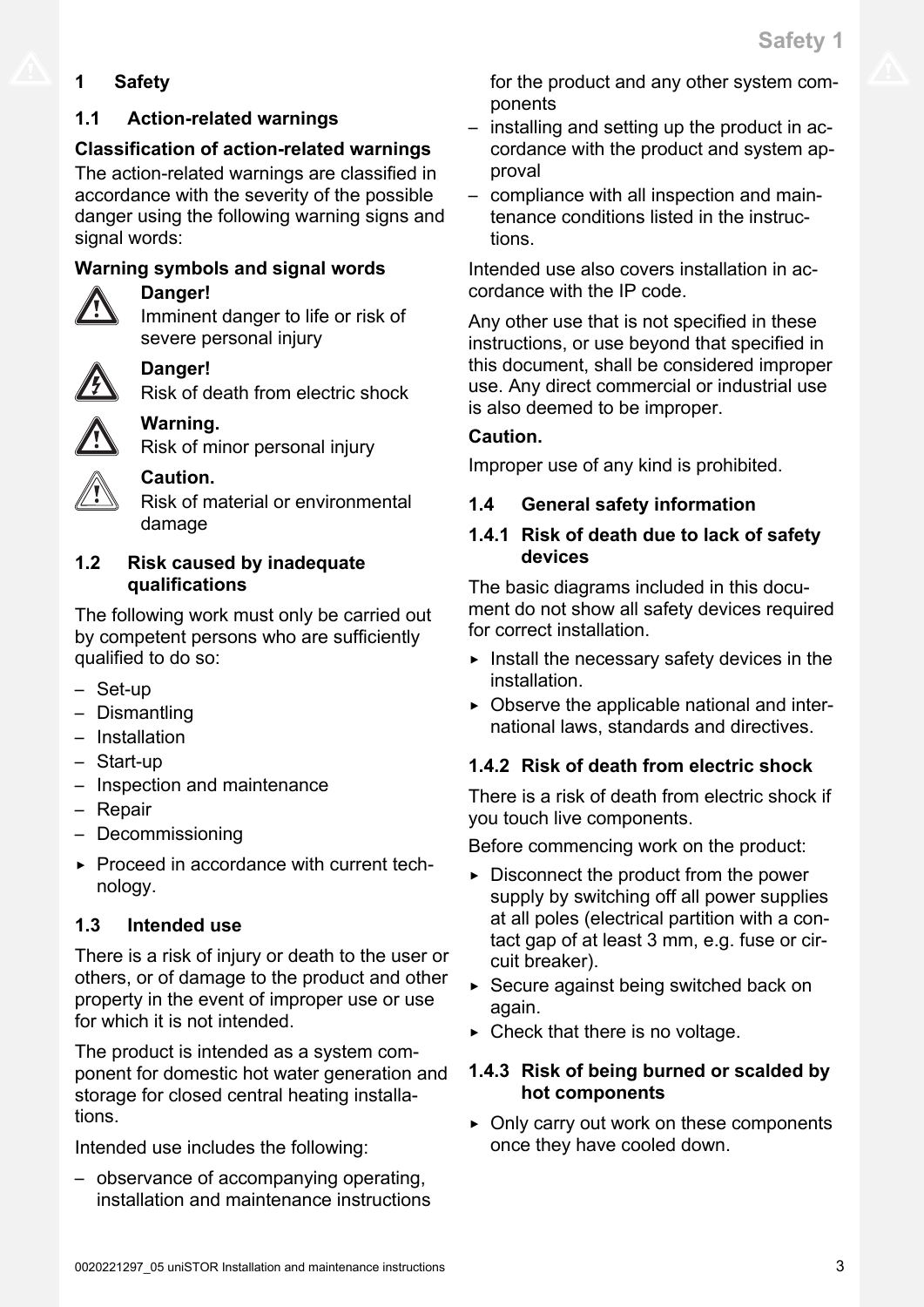# <span id="page-3-0"></span>**1 Safety**

- **1.4.4 Risk of material damage caused by using an unsuitable tool**
- $\triangleright$  Use the correct tool.
- **1.4.5 Risk of material damage caused by frost**
- $\triangleright$  Do not install the product in rooms prone to frost.

### **1.4.6 Risk of injury due to the heavy weight of the product**

- $\triangleright$  Make sure that the product is transported by at least two people.
- **1.5 Regulations (directives, laws, standards)**
- $\triangleright$  Observe the national regulations, standards, directives, ordinances and laws.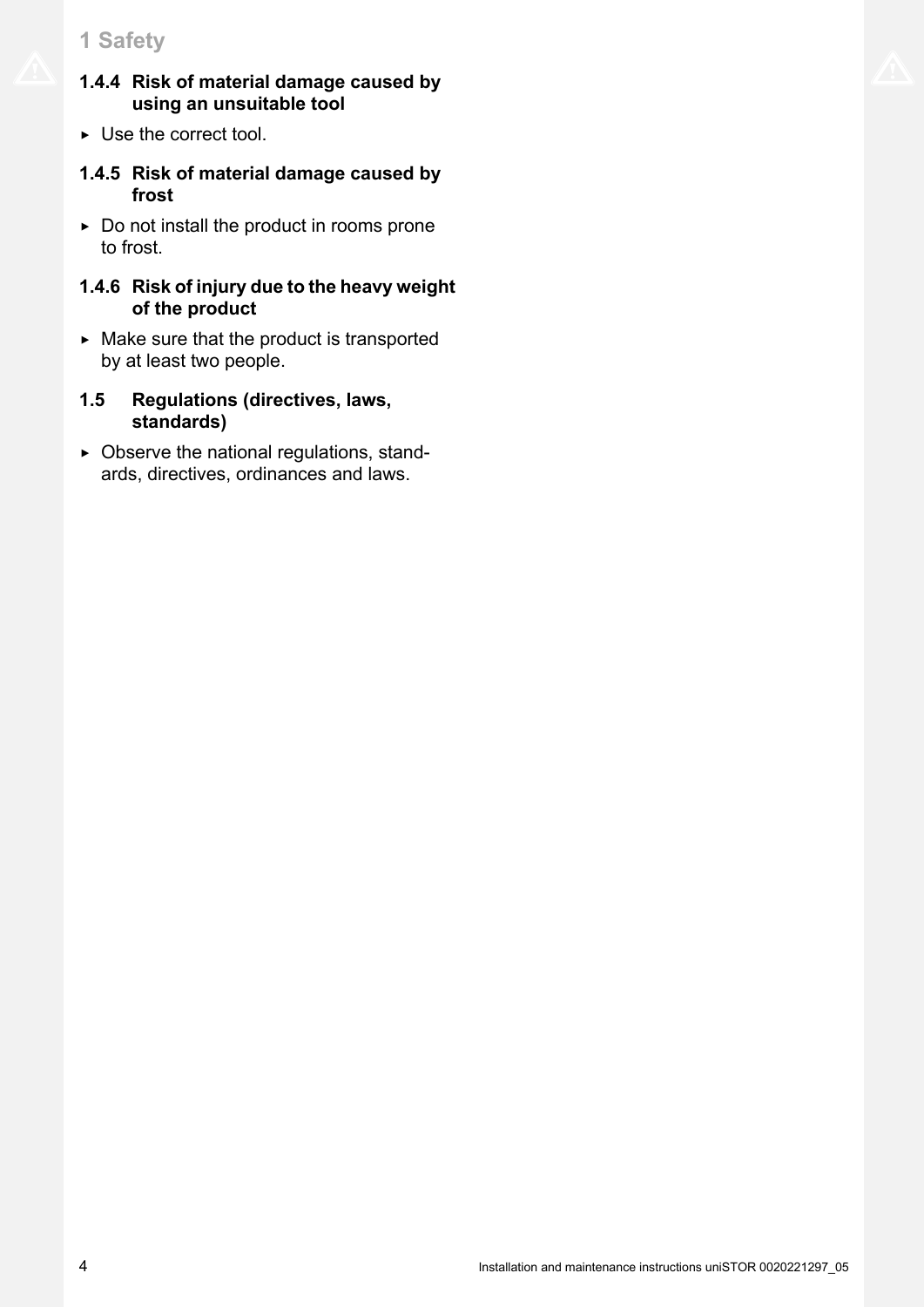# <span id="page-4-0"></span>**2 Notes on the documentation**

## **2.1 Observing other applicable documents**

▶ Always observe all the operating and installation instructions included with the system components.

## **2.2 Storing documents**

▶ Pass these instructions and all other applicable documents on to the end user.

# **2.3 Validity of the instructions**

These instructions apply only to:

### **Product article number**

| <b>VIH GB 120/3 BES</b> | 0010019215 |
|-------------------------|------------|
| <b>VIH GB 150/3 BES</b> | 0010019216 |
| <b>VIH GB 180/3 BES</b> | 0010019217 |
| <b>VIH GB 200/3 BES</b> | 0010019218 |
| <b>VIH GB 250/3 BES</b> | 0010019219 |
| <b>VIH GB 300/3 BES</b> | 0010019220 |

## **2.4 Benchmark**

Vaillant is a licensed member of the Benchmark Scheme.

Benchmark places responsibilities on both manufacturers and installers. The purpose is to ensure that customers are provided with the correct equipment for their needs, that it is installed, commissioned and serviced in accordance with the manufacturer's instructions by a competent person approved at the time by the Health and Safety Executive and that it meets the requirements of the appropriate Building Regulations. The Benchmark Checklist can be used to demonstrate compliance with Building Regulations and should be provided to the customer for future reference.

Installers are required to carry out installation, commissioning and servicing work in accordance with the Benchmark Code of Practice which is available from the Heating and Hotwater Industry Council who manage and promote the Scheme.

Benchmark is managed and promoted by the Heating and Hotwater Industry Council.



For more information visit www.centralheating.co.uk

# **3 Product description**

**3.1 Serial number**



You can find the serial number on the data plate **(1)**, which is located on the cylinder below the electronics box.

# **3.2 Information on the identification plate**

The identification plate is attached to the product at the factory.

The identification plate keeps record of the country in which the product is to be installed.

This product meets the requirements of standard EN 12897:2006.

# **3.3 CE marking**

The CE marking shows that the products comply with the basic requirements of the applicable directives as stated on the declaration of conformity.

The declaration of conformity can be viewed at the manufacturer's site.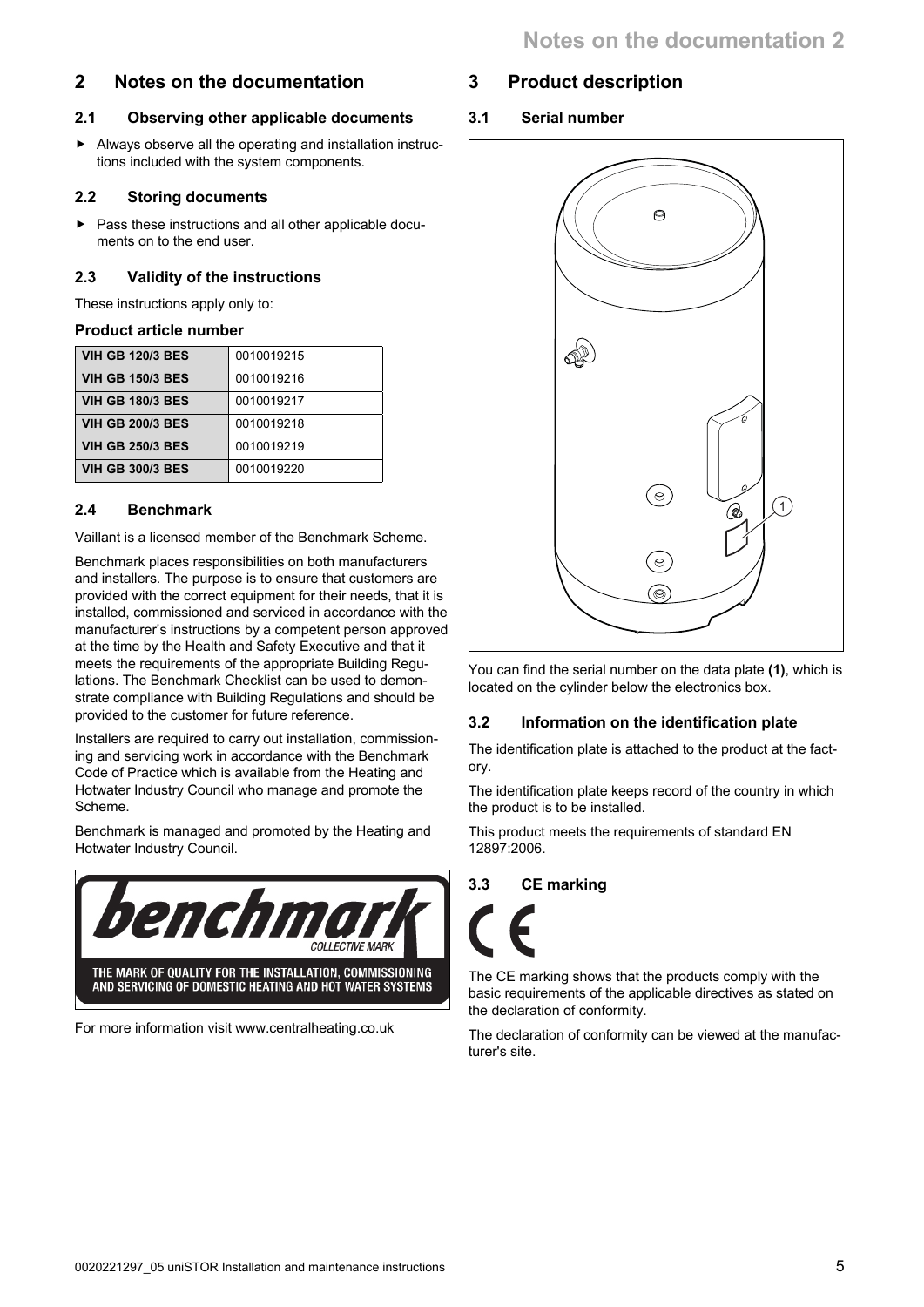#### <span id="page-5-0"></span>**3.4 Hot Water Association**

Vaillant is a full member of the Hot Water Association and promotes the scheme in association with its cylinder range. Details are available on the web site www.vaillant.co.uk

# hot water association

#### **4 Set-up**

**Caution.**

**4.1 Observing the requirements for the product's installation site**



#### **Material damage due to frost**

If the water in the system freezes, there is a risk of damage to the domestic hot water cylinder.

 $\blacktriangleright$  Install the cylinder in a dry, permanently frost-free room.



#### **Caution. Material damage due to escaping water**

In the event of damage, water may escape from the cylinder.

 $\triangleright$  Select the installation location so that, in the event of damage, large volumes of water can be drained safely (e.g. into a floor drain).

#### **Caution.**

#### **Material damage due to high load**

When filled, the cylinder may damage the ground on which it stands due to its weight.

- Take into consideration the weight of the filled cylinder and the load-bearing capacity of the floor.
- $\blacktriangleright$  If required, reinforce the installation area.

Select a sensible installation site and take into consideration the routing of the pipework system.

Install the cylinder as close as possible to the heat generator in order to minimise heat losses.

Set up the product in a suitable location in a room and, when doing so, pay attention to the following points:

- Plan the installation of the tundish ( $\rightarrow$  [Page 9\).](#page-8-0)
- The installation surface must be even and have sufficient load-bearing capacity to support the operating weight of the product.
- The installation site must be frost-free.
- Install the product in such a way that the thermostat and immersion heater can be accessed easily.
- Leave sufficient space around the product for installing, maintaining and replacing the expansion vessel.

To prevent heat losses, the pipework system must have heat insulation in accordance with the applicable energy-saving regulations.

#### **4.2 Transport**

**Caution.**



#### **Risk of material damage caused by incorrect transport.**

The components attached to the cylinder must not be used to transport the cylinder. Otherwise there is a risk that the cylinder could malfunction.

▶ Do not use the components attached to the cylinder to transport it.



Always transport the unit as illustrated above.



Never transport the unit while it is horizontal.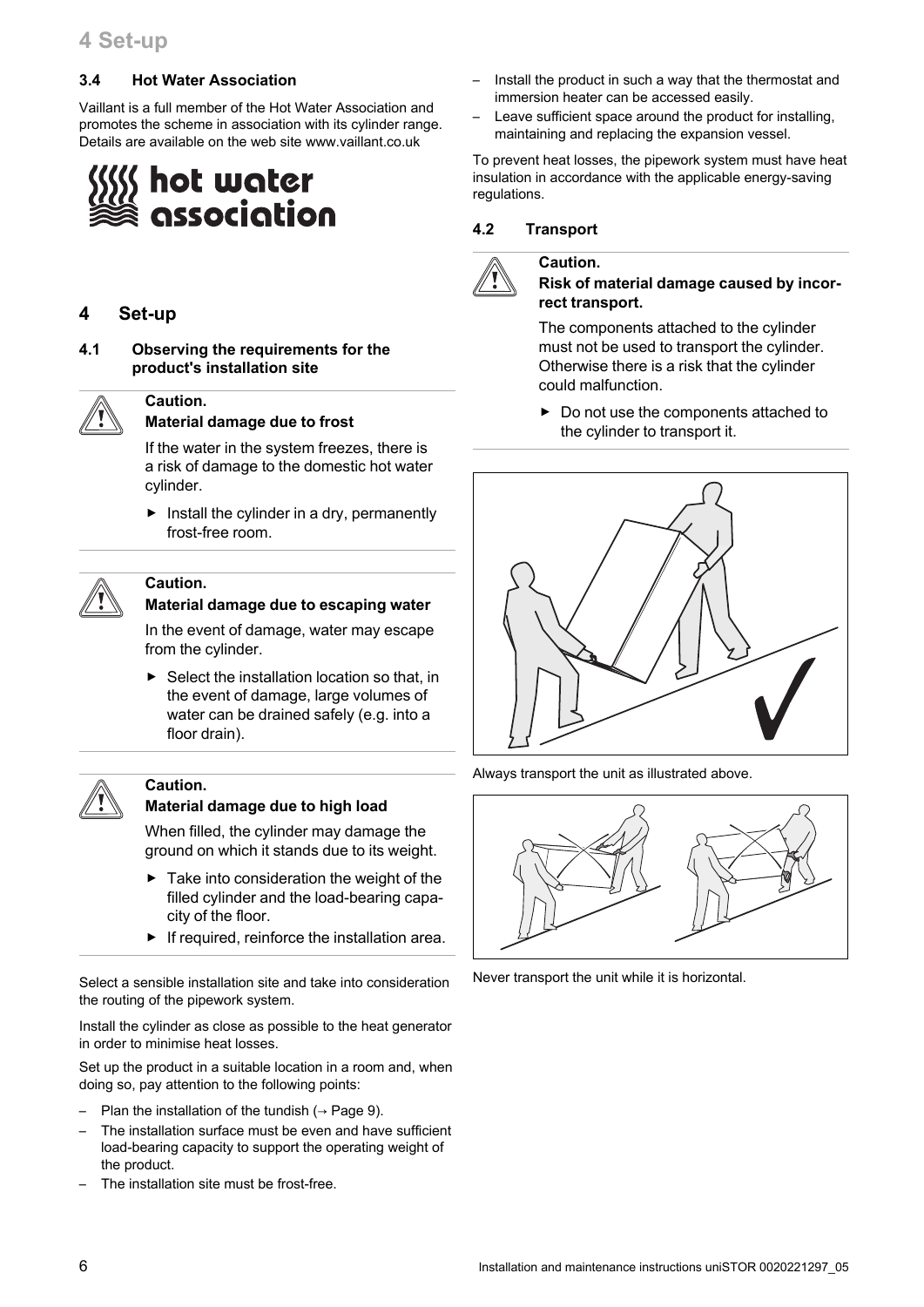#### <span id="page-6-0"></span>**4.3 Unpacking the product**

- 1. Remove the product from its box.
- 2. Remove the protective film from all of the product's components.

#### **4.4 Checking the scope of delivery**



▶ Check that the scope of delivery is complete.

| Refer-<br>ence<br>point | Quant-<br>ity | <b>Description</b>                                                         |
|-------------------------|---------------|----------------------------------------------------------------------------|
|                         |               | Enclosed documentation                                                     |
| 2                       | 1             | Tundish with retainer                                                      |
| 3                       | 1             | 2-way motorised valve                                                      |
| 4                       |               | Safety group                                                               |
| 5                       | 1             | <b>Expansion vessel</b>                                                    |
| 6                       | 1             | Bag with accessories                                                       |
| 7                       | 1             | Domestic hot water cylinder and temper-<br>ature and pressure relief valve |

#### **4.5 Product dimensions**



#### **Dimensions (mm)**

|                                   | A     | в     | C   | D   |
|-----------------------------------|-------|-------|-----|-----|
| <b>VIH GB 120/3</b><br><b>BES</b> | 840   | 555   | 379 | 317 |
| <b>VIH GB 150/3</b><br><b>BES</b> | 1,000 | 675   | 379 | 317 |
| <b>VIH GB 180/3</b><br><b>BES</b> | 1,165 | 840   | 495 | 380 |
| <b>VIH GB 200/3</b><br><b>BES</b> | 1.265 | 940   | 495 | 380 |
| <b>VIH GB 250/3</b><br><b>BES</b> | 1,535 | 1,210 | 495 | 380 |
| <b>VIH GB 300/3</b><br><b>BES</b> | 1,745 | 1,420 | 495 | 380 |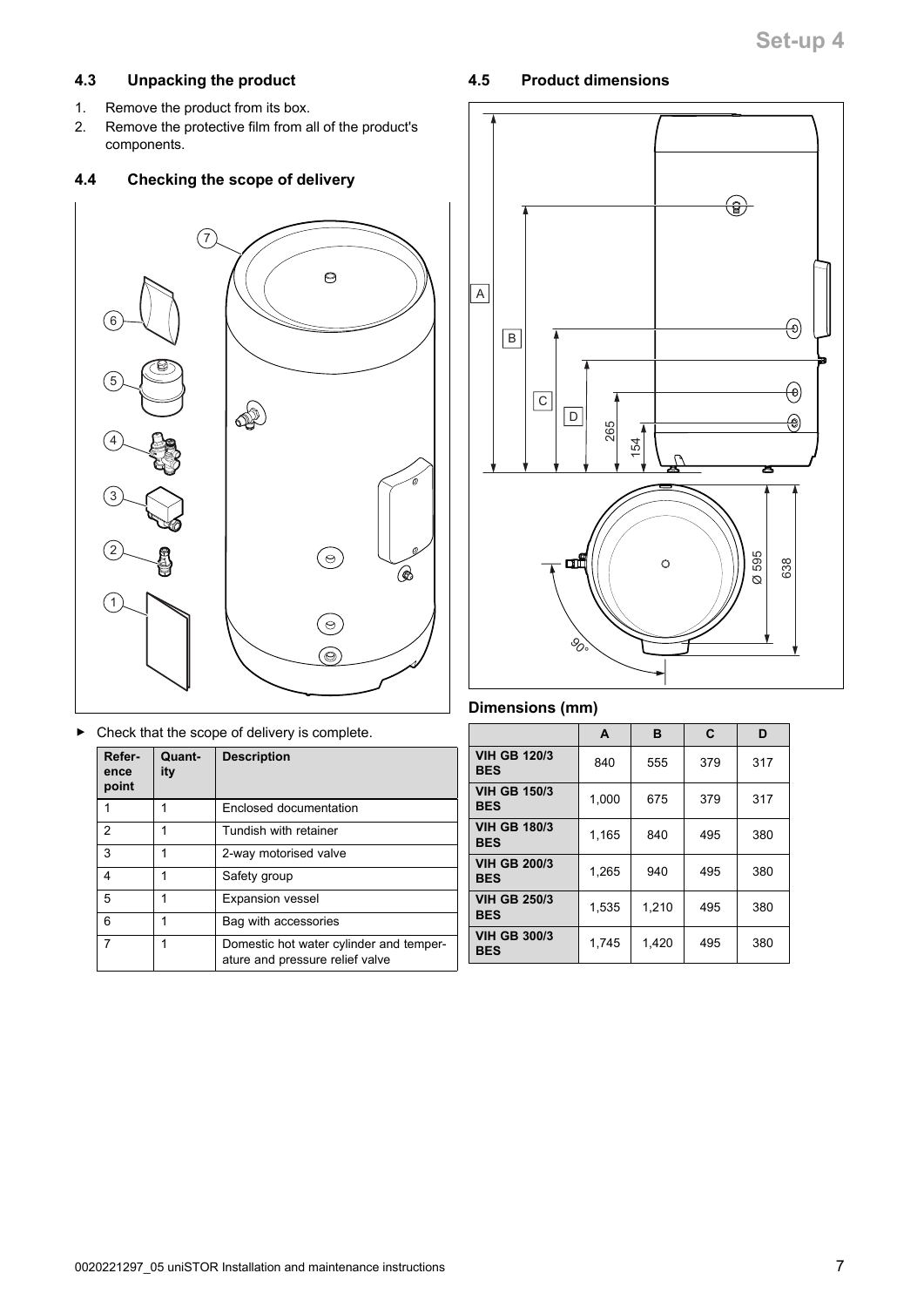# <span id="page-7-0"></span>**5 Installation**

#### **5.1 Setting up the unit horizontally**

▶ Align the product vertically by adjusting the adjustable feet.

#### **5.2 Hydraulic connection**

# **Caution.**

#### **Risk of damage caused by heat transfer when welding.**

The heat that is transferred during welding may damage the cylinder and its components as well as the connection seals.

- $\blacktriangleright$  Protect the product and its components.
- $\triangleright$  Do not weld the connection pieces if these have been screwed into the pipe fittings.

#### **Caution.**

#### **Risk of material damage by drilling through the product.**

The product may be damaged by drilling work.

 $\triangleright$  Do not drill through the product.

#### **Caution. Risk of material damage to the cylinder.**

If an unvented hot water cylinder is fitted at a high level (eg, loft space), potential damage to the cylinder may occur if the correct method of draining is not followed.

▶ In certain circumstances and at the discretion of the installer, install a WRAS approved automatic air vent on the hot water outlet at the highest point.



1 Heat generator heating return 2 Heat generator heating flow

3 Temperature and pressure expansion relief

- 8 2-port motorised valve
	- 9 Dry pocket for the temperature sensor
	- 10 Cold water inlet

7 Expansion vessel

- 11 Drain valve
- outlet 5 Safety assembly

valve 4 Domestic hot water

#### **5.2.1 Connecting the product to the heating circuit**

- 1. Connect the product to the inlet **(2)** and the outlet **(1)** on the heating circuit.
	- Minimum diameter of the copper pipe:  $\geq$  22 mm
- 2. Ensure that the distance between the heat generator and the product is as small as possible in order to prevent heat losses.

#### **Installing the 2-port motorised valve**



- 3. Install the 2-port motorised valve at the heating coil's inlet or outlet.
- 4. For the 2-port motorised valve, follow the installation direction that is marked by an arrow.
- 5. The 2-port motorised valve can be installed vertically or horizontally. For horizontal installation, align the valve head so that it is facing upwards.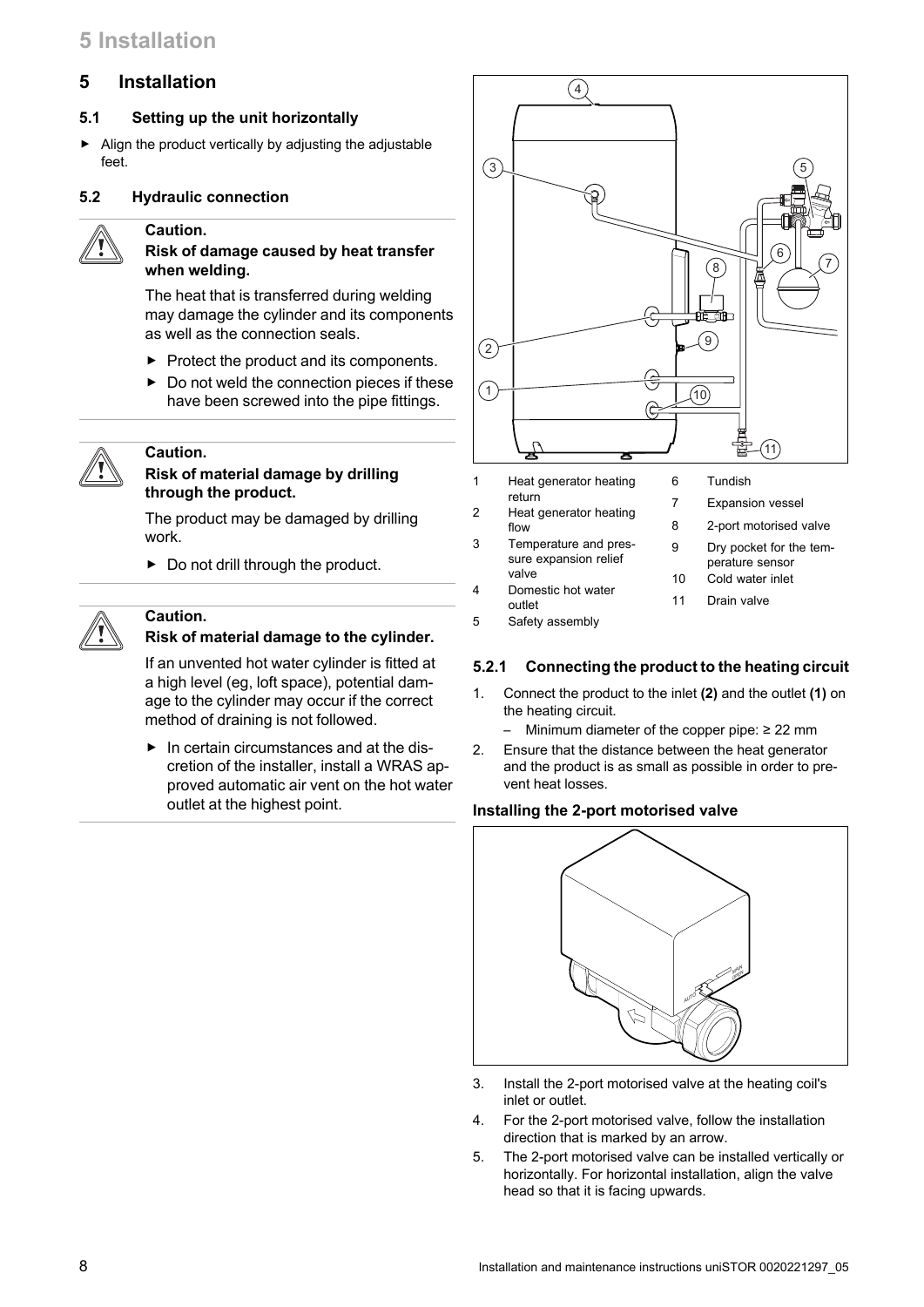#### <span id="page-8-0"></span>**5.2.2 Installing the drain valve**

The drain valve must be supplied by the customer.

Install the drain valve at the height of the cold water supply or further below this level.

## **5.2.3 Installing the safety group**



# **Caution.**

#### **Excessive pressure in the domestic hot water cylinder**

Excessive pressure in the domestic hot water cylinder may cause the cylinder to burst.

- $\blacktriangleright$  Ensure that the expansion relief valves are not blocked.
- $\blacktriangleright$  Ensure that there is no isolation valve between the safety group and the cylinder.



- 1 Cold water with equal pressure 2 Cold water inlet (22 mm) 3 Pressure reducer 6 Connection for the expansion vessel (22 mm) 7 Flow of the cold water
- 4 Expansion relief valve

5 Outlet for the expansion relief valve (15 mm)

supply to the cylinder 8 Connecting a manometer (optional, not included in the scope of delivery)

- 1. Before installation, flush the pipes in order to clear any contamination and prevent the build up of dirt.
- 2. Install the safety group horizontally and install the expansion relief valve so that it is facing upwards.
- 3. Note the flow direction, which is specified by an arrow.
- 4. Connect the safety assembly to the drain valve. Consult the table below to find out the length to which the pipe should be cut.

| Size of the<br>cylinder | Length of the pipe<br>that has a diameter<br>of $22 \, \text{mm}$ | Pre-charge pres-<br>sure of the expan-<br>sion vessel |
|-------------------------|-------------------------------------------------------------------|-------------------------------------------------------|
| 120                     | 600 mm                                                            | $0.3$ MPa                                             |
|                         |                                                                   | $(3.0 \text{ bar})$                                   |
| 150                     | 800 mm                                                            | $0.3$ MPa                                             |
|                         |                                                                   | $(3.0 \text{ bar})$                                   |

| Size of the<br>cylinder | Length of the pipe<br>that has a diameter<br>of $22 \, \text{mm}$ | Pre-charge pres-<br>sure of the expan-<br>sion vessel |
|-------------------------|-------------------------------------------------------------------|-------------------------------------------------------|
| 180                     | 800 mm                                                            | $0.3$ MPa                                             |
|                         |                                                                   | $(3.0 \text{ bar})$                                   |
| 210                     | 900 mm                                                            | $0.3$ MPa                                             |
|                         |                                                                   | $(3.0 \text{ bar})$                                   |
| 250                     | 1,150 mm                                                          | $0.3$ MPa                                             |
|                         |                                                                   | $(3.0 \text{ bar})$                                   |
| 300                     | 1.350 mm                                                          | $0.3$ MPa                                             |
|                         |                                                                   | $(3.0 \text{ bar})$                                   |

**Note**

If you have to set up a secondary return, install the T-piece supplied for the VIH GB 250/3 BES and VIH GB 300/3 BES products.

- 5. Install a pipe between the safety assembly's connection **(5)** and the temperature and pressure relief valve. Use a T-piece for this. The pipe system must continuously slope outwards, must be visible and must be protected against frost. There must be no risk of injury to persons.
	- Diameter of the pipe: 15 mm
	- Length of the hose between the temperature and pressure expansion relief valve and the expansion relief valve **(4)**: ≤ 600 mm
- 6. Connect the cold water supply to the safety group **(2)**. – Diameter of the cold water supply pipe: ≥ 22 mm

#### **5.2.4 Installing an expansion vessel**

- 1. Install the expansion vessel close to the product.
- 2. Install a pipe at the expansion vessel and connect the terminal to the safety assembly **(6)**.

#### **5.2.5 Installing a discharge pipe**



Temperature and pressure expansion relief valve 2 Tundish

The drain connections of the temperature and pressure relief valve and the expansion relief valve must be connected to the supplied tundish via 15-mm-thick copper pipes. The tundish must be installed vertically, as close to the cylinder as possible and with a maximum clearance of 600 mm from the connection of the temperature and pressure relief valve. It must be installed in the same room as the cylinder, but at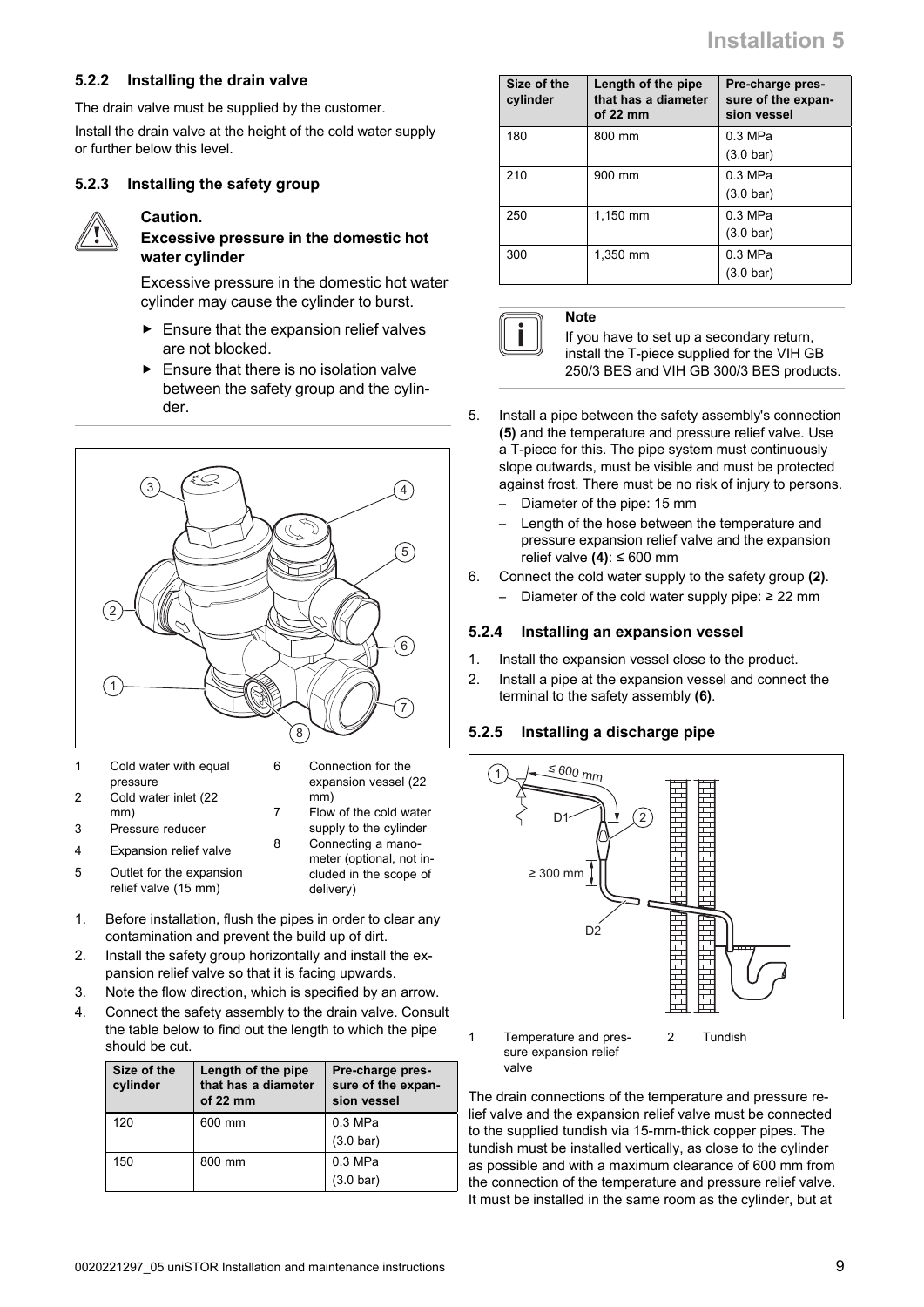a sufficient distance from electrical components. The drain pipes from the temperature and pressure relief valve and from the expansion relief valve can be connected above the tundish using a T-piece. The drain pipe from the 22 mm connection of the tundish must consist of copper pipes with a diameter of at least 22 mm and be connected to a safe and visible drainage point. The vertical section of pipe beneath the tundish must be at least 300 mm long before any bends or diversions in the line. If the total resistance of the drain pipework exceeds the values in the following table, you must increase the diameter of the pipework. When installing the drain pipework, comply with the standards, directives and laws that are applicable in your country.

| Size of<br>the outlet<br>valve | <b>Minimum</b><br>diameter<br>of the<br>discharge<br>pipe D1 | <b>Minimum</b><br>diameter<br>of the dis-<br>charge<br>pipe from<br>the tun-<br>dish D <sub>2</sub> | <b>Maximum</b><br>permiss-<br>ible res-<br>istance.<br>inform-<br>ation<br>on the<br>length of<br>a straight<br>pipe | Resist-<br>ance per<br>elbow or<br>bend |
|--------------------------------|--------------------------------------------------------------|-----------------------------------------------------------------------------------------------------|----------------------------------------------------------------------------------------------------------------------|-----------------------------------------|
| 1/2"                           | $15 \text{ mm}$                                              | $22 \text{ mm}$<br>28 mm                                                                            | 9 mm<br>≤ 18 $m$                                                                                                     | 0.8 <sub>m</sub><br>1.0 <sub>m</sub>    |
|                                |                                                              | 35 mm                                                                                               | ≤ 27 $m$                                                                                                             | 1.4 <sub>m</sub>                        |
|                                |                                                              | 28 mm                                                                                               | $\leq 9 \text{ m}$                                                                                                   | 1.0 <sub>m</sub>                        |
| 3/4"                           | $22 \text{ mm}$                                              | 35 mm                                                                                               | ≤ 18 m                                                                                                               | $1.4 \text{ m}$                         |
|                                |                                                              | 42 mm                                                                                               | ≤ 27 m                                                                                                               | 1.7 <sub>m</sub>                        |
|                                |                                                              | 35 mm                                                                                               | $\leq 9 \text{ m}$                                                                                                   | 1.4 <sub>m</sub>                        |
| 1"                             | 28 mm                                                        | 42 mm                                                                                               | ≤ 18 $m$                                                                                                             | 1.7 <sub>m</sub>                        |
|                                |                                                              | 54 mm                                                                                               | ≤ 27 $m$                                                                                                             | $2.3 \text{ m}$                         |

#### Sample calculation

The following example corresponds to a temperature and pressure relief valve G1/2 with a drain pipe **(D2)** with four 22 mm elbows and a length of 7 m from the tundish to the drainage point. According to the table, the maximum permissible resistance for a straight length of a 22-mm-thick copper discharge pipe **(D2)** of a thermal expansion relief valve G1/2 is 9.0 m. The resistance of the four 22 mm elbows, which are each 0.8 m in length, must be subtracted from this, i.e. a total of 3.2 m. The maximum permitted length is accordingly 5.8 m and is therefore below the current length of 7 m. The calculation must therefore be performed using the second largest size. The maximum permissible resistance for a straight length of a 28-mm-thick pipe **(D2)** of a thermal expansion relief valve G1/2 is 18 m. The resistance of the four 28 mm elbows, which are each 1.0 m in length, must be subtracted from this, i.e. a total of 4.0 m. The maximum permitted length is accordingly 14 m. As the current length is 7 m, a 28 mm copper pipe **(D2)** should be selected.

A suitable location for the discharge pipe terminal is, for example, beneath a fixed mesh above the odour trap in a soakaway with a siphon. Low drain pipework, for example up to 100 mm above external surfaces (car parks, meadows, etc.) can be used provided that it is protected by a wire fence or something similar to prevent children from coming into contact with the waste water and provided that the system is not visible. Do not install any valves or stopcocks on the drain pipework.

Make sure that the discharge pipe from the tundish to the drain has a constant downward gradient of at least 1:200. The discharge pipe for the heat generator expansion relief valve can be connected to the horizontal discharge pipe for the cylinder behind the tundish using a T-piece.

#### **5.2.5.1 High-level drain**

Installing the highest drain is permitted as long as this does not present a danger to anyone in or outside the building at the drain point. Examples of points to consider when deciding whether a location is suitable for the highest drain:

- The possibility (taking the wind into account) that a person might stay in the area where the water is drained for a prolonged period of time, and, if this is the case, whether the water is sufficiently cooled by that point to pose no danger. The thermal conductivity of the material surfaces, the climatic conditions, the installation location and the drain pipework direction can, to different extents, contribute to reducing the temperature of the water that is being drained.
- The position of the windows and other openings.
- The probability of prams being under the drain opening.
- The resistance of the surface to hot water.
- The possibility of ice forming if water drains onto access paths.

#### **5.2.6 Installing the temperature sensor for the immersion heater**



**Note**

The temperature sensor is used to control the immersion heater via a multi-functional module or a control.

**Condition**: With a multi-functional module or control



Secure the temperature sensor.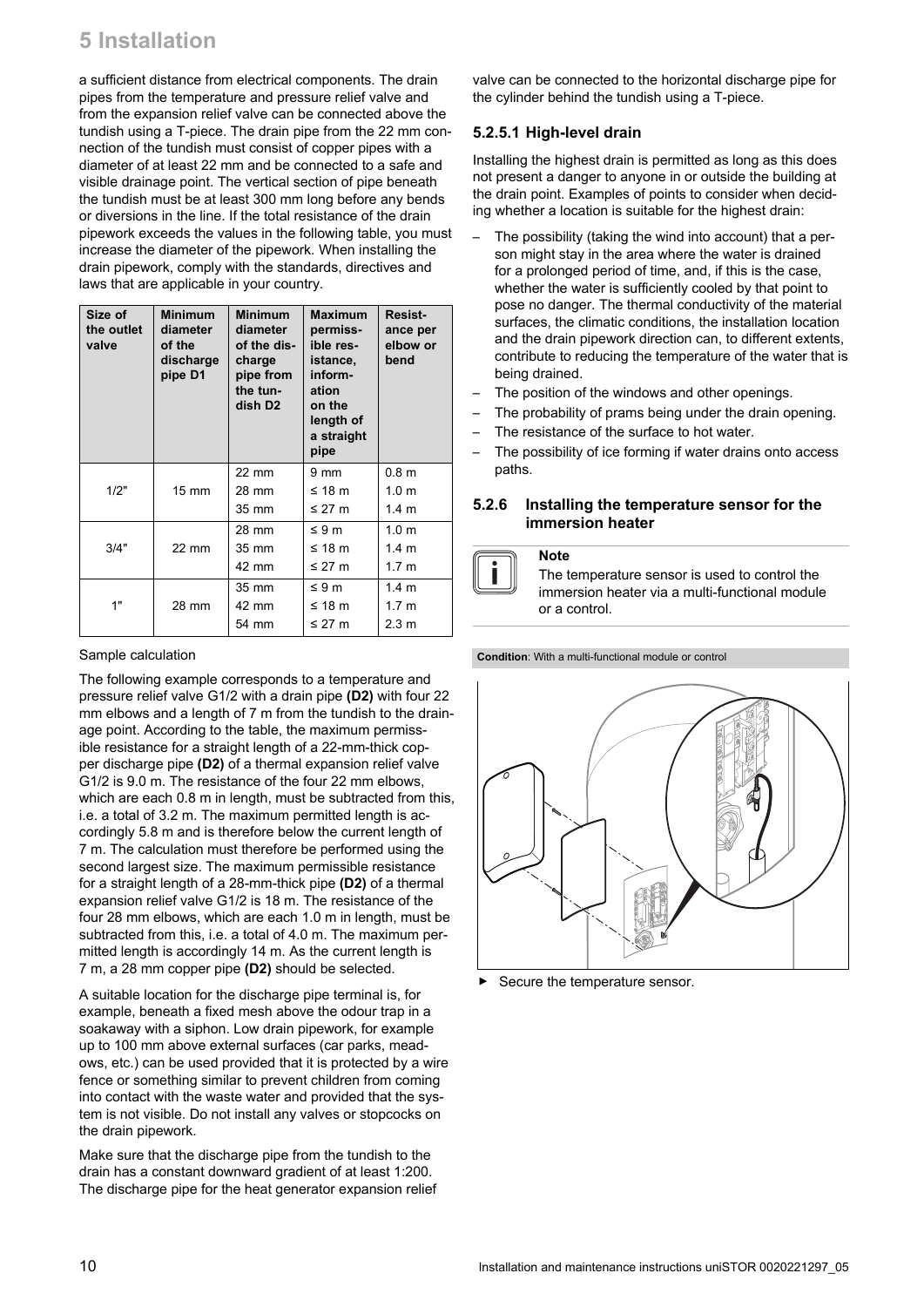## <span id="page-10-0"></span>**5.2.7 Installing a secondary return**

#### **Validity:** VIH GB 250/3 BES OR VIH GB 300/3 BES



- 1 T-piece for the secondary return (included in the scope of delivery for the cylinder)
- 3 Secondary return pipe
- 4 Circulation pump
- 2 Domestic hot water outlet
- 5 Non-return valve

Carry out the installation in accordance with the basic diagram above.

#### **5.3 Electrical installation**



# **Danger!**

# **Risk of death from electric shock!**

The power supply terminals L and N are live:

- $\blacktriangleright$  Switch off the power supply.
- $\triangleright$  Secure the power supply against being switched back on.



# **Caution.**

#### **Risk of material damage by drilling through the product.**

The product may be damaged by drilling work.

 $\blacktriangleright$  Do not drill through the product.



# **5.3.1 Optional combination of thermostats**

Use the wiring diagram in the system instructions for the installation.

# **5.3.2 Thermostats**



- 1 Thermal cut-out and reset knob for the immersion heater
- 2 Thermal cut-out and reset knob for the primary circuit
- 3 Setting the temperature of the primary circuit
- 4 Immersion heater temperature control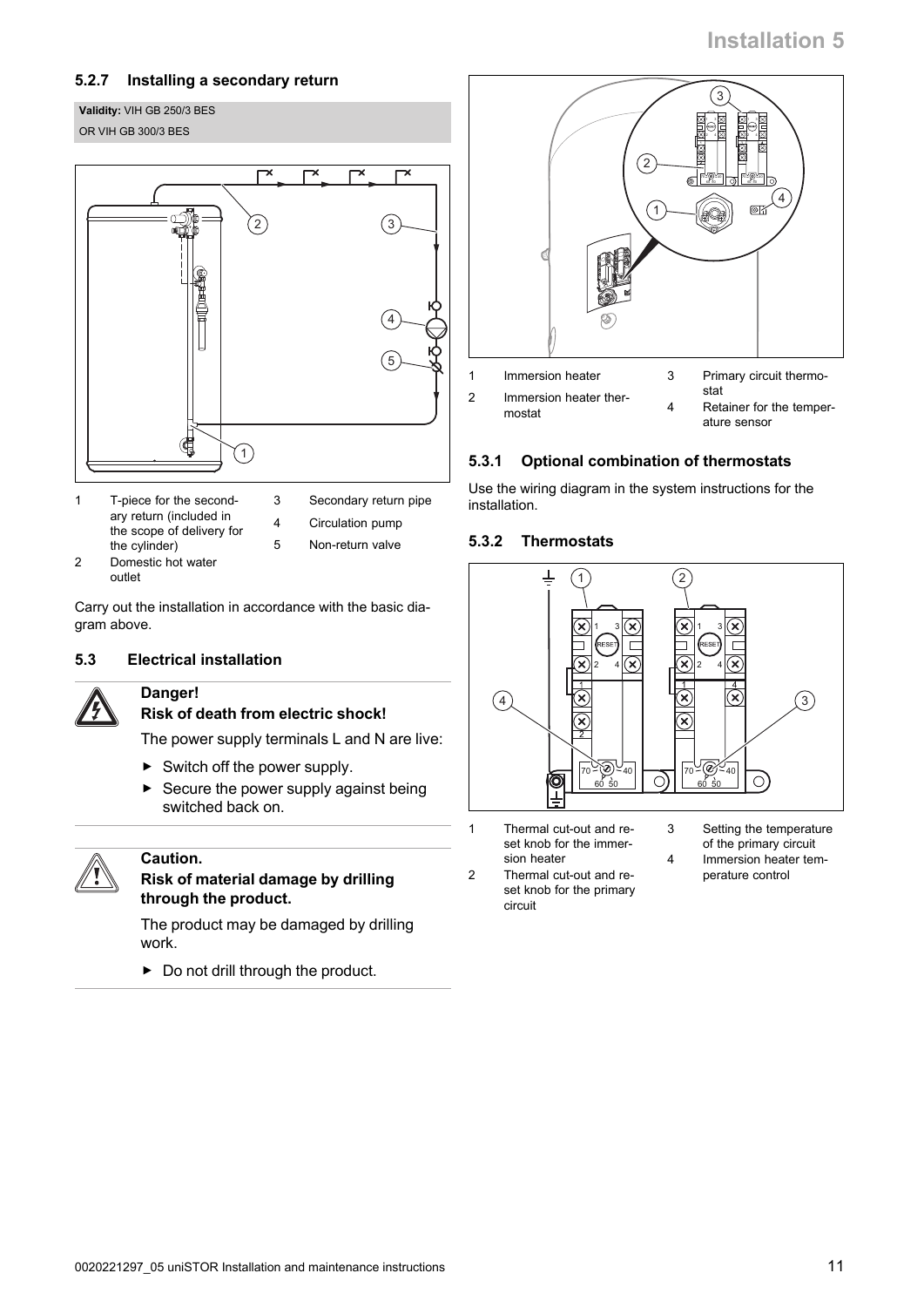#### **5.3.3 Cable route**



▶ Use the grommets that are included in the scope of delivery for the cylinder in the electronics box.

**5.3.4 Connecting the immersion heater to the power supply**



- 1. Remove the cover for the electrics on the cylinder.
- 2. Install a separate power supply for the immersion heater in accordance with the applicable standards.
- 3. Use heat-resistant cables for the immersion heater connection.
	- Diameter of the cable: 1.5 mm²
- 4. Connect the thermal cut-out to the mains power supply using a double-pole disconnector with a contact gap of at least 3 mm at both poles.
- 5. Protect the electrical circuit using a fuse.
	- Fuse: 13 A
- 6. Connect the immersion heater as shown in the basic diagram.
- 7. Attach the cover for the electrics on the cylinder.

#### **5.3.5 Electrical connection of the temperature sensor**

**Condition**: With a multi-functional module or control

▶ Connect the temperature sensor to the multi-functional module or the control; to do this, see the instructions for the control or multi-functional module.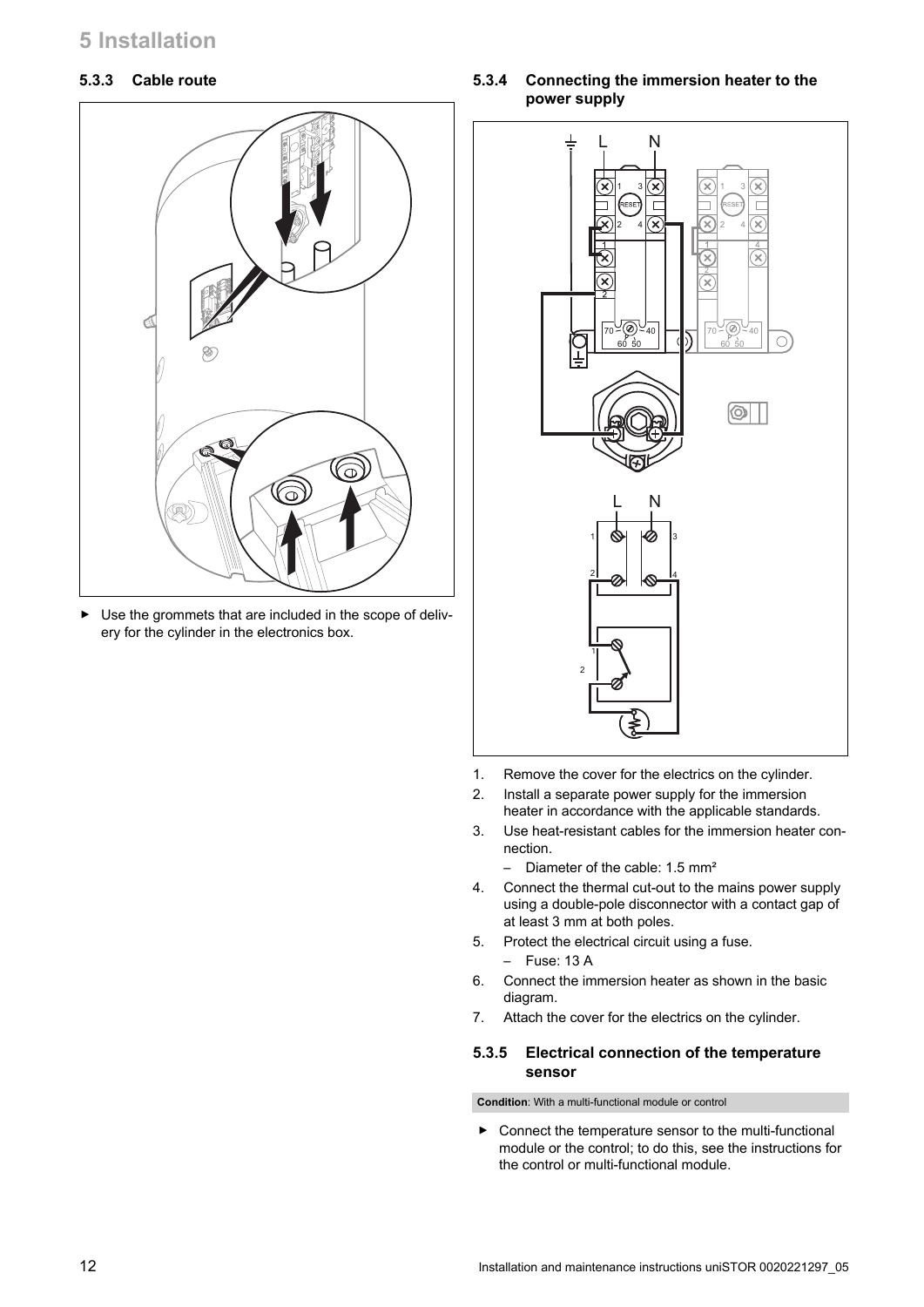#### <span id="page-12-0"></span>**5.3.6 Connecting the control**

#### **Condition**: eBUS

The thermal cut-out for the primary circuit is not used when connecting an eBUS unit.

**Condition**: 230 V control

If you use a 230 V control from a third-party manufacturer, connect the thermal cut-out **(2)** and **(3)** for the primary circuit with the 2-way motorised valve to isolate the heat source in the event of a fault in the 2-way motorised valve.

#### **5.3.7 Electric connection for the primary circuit**

- 1. Connect the thermostat for the primary circuit and the thermal cut-out.
	- Diameter of the cable: 1.5 mm²

#### **Condition**: S plan



Connect the assembly.

#### **Condition**: Y plan



▶ Connect the plug **(1)** to the electronics box.

#### **5.3.8 Connecting the 2-port motorised valve to the power supply**

▶ Connect the 2-port motorised valve; to do this, see the instructions for the control or multi-functional module.

### **6 Start-up**

#### **6.1 Setting the immersion heater thermostat**



The domestic hot water temperature is controlled via the immersion heater thermostat **(1)**.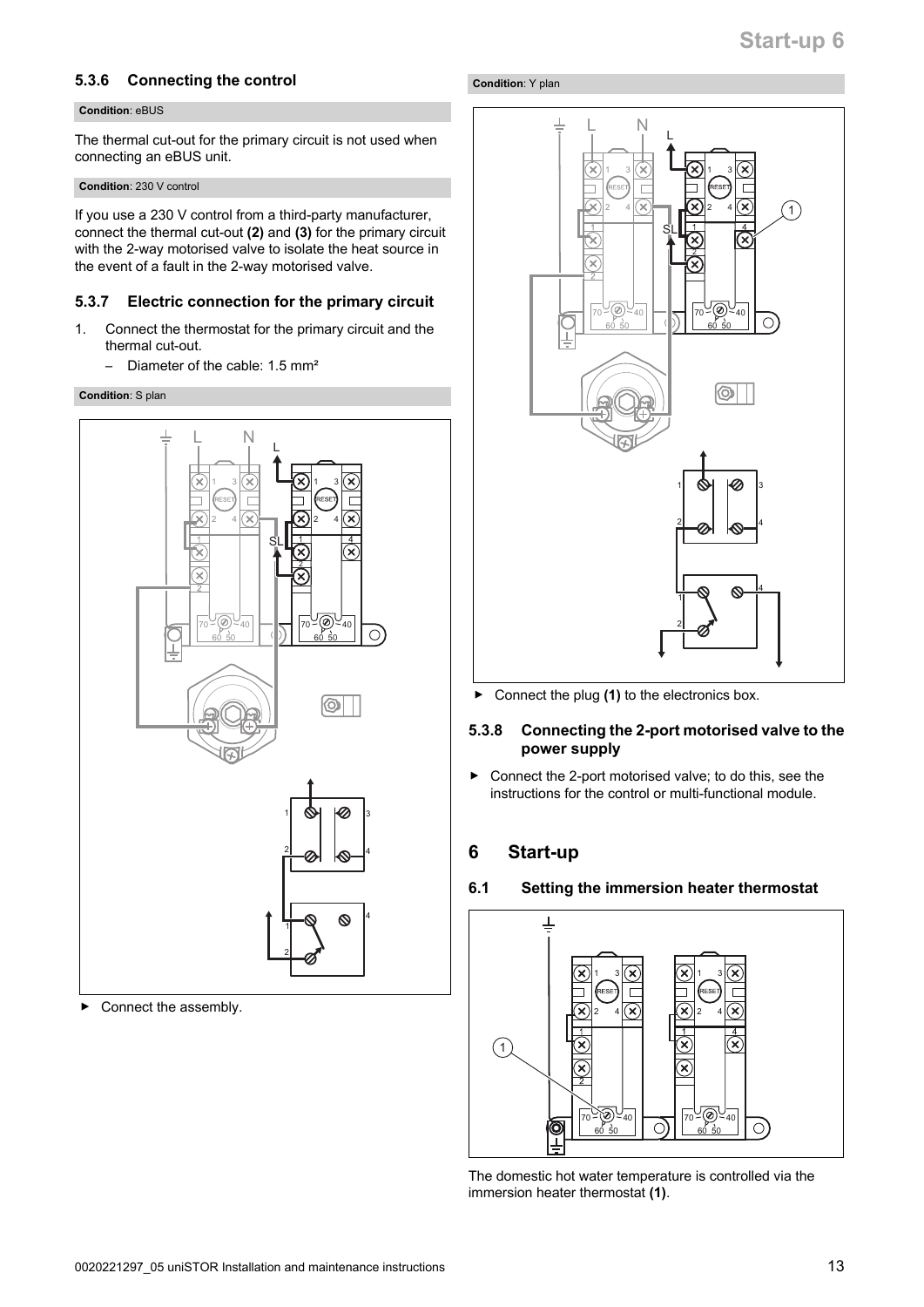# <span id="page-13-0"></span>**7 Handing the product over to the end user**

#### **Condition**: Without a multi-functional module or control

▶ Set the domestic hot water temperature as desired.

**Condition**: With multi-functional module or control

▶ Set the immersion heater thermostat **(1)** to its maximum.

The temperature of the immersion heater is regulated via the temperature sensor that is installed on the carrier in the electronics box.

#### **6.2 Cold water inlet pressure**

The product's efficiency depends on the cold water inlet pressure.

To achieve optimum efficiency, we recommend a pressure of at least 2 bar.

#### **6.3 Filling and purging the product**



It is not permitted to use valves or expansion relief valves for the purging.

- 1. Check whether the drain valve is closed.
- 2. Open the domestic hot water draw-off valves.
- 3. Open the water supply valve.

**Note**

- 4. Open the manual air separator at the top of the cylinder.
- 5. Let the water flow in order to remove any air bubbles.
- 6. Close the manual air separator as soon as all of the air has escaped.
- 7. Close the domestic hot water draw-off valves.
- 8. Check whether there are any leaks. Check the immersion heater in particular.
- 9. Open the highest hot water supply valve, and then the lowest hot water supply valve, and let the water flow.
	- Water running time:  $≥ 5$  min
- 10. Close all of the draw-off valves.

#### **6.4 Filling and purging the heating circuit**



#### **Note**

The heating circuit can be filled using a filling device or a separate filling tap, which is installed at a location that is easily accessible.

The separate filling tap must be removed after filling.

If a filling device is used, close the filling valve and remove the filling device.

If you are not permitted to use a separate filling tap due to legal provisions, use a pump.

- 1. Move the lever on the 2-port motorised valve to MAN OPEN and hold it in this position.
- 2. Flush out the heating circuit and then fill and purge it. Consult the installation instructions for the heat generator.
- 3. Move the lever to AUTO.
- 4. Remove the cover for the electrics.
- 5. Set the product's thermostat and the immersion heater's thermostat.
- Setting the thermostats: 60 ℃
- 6. Start up the heat generator.
- 7. Drain the heating circuit as soon as the operating temperature has been reached in order to remove any residue from the heating installation.
- 8. Fill and purge the heating circuit. Consult the installation instructions for the heat generator.

#### **7 Handing the product over to the end user**

- ▶ Once the installation is complete, show the user the location and function of the safety devices.
- Inform the end user how to handle the product.
- $\blacktriangleright$  In particular, draw attention to the safety warnings which the end user must follow.
- $\blacktriangleright$  Inform the end user of the necessity to have the product maintained according to the specified intervals.

#### **8 Troubleshooting**

#### **8.1 Detecting and eliminating faults**

 $\blacktriangleright$  If problems occur whilst operating the product, check certain points with the aid of the table in the appendix. Detecting and eliminating faults (→ [Page 16\)](#page-15-0)

#### **8.2 Procuring spare parts**

The original components of the product were also certified by the manufacturer as part of the declaration of conformity. If you use other, non-certified or unauthorised parts during maintenance or repair work, this may void the conformity of the product and it will therefore no longer comply with the applicable standards.

We strongly recommend that you use original spare parts from the manufacturer as this guarantees fault-free and safe operation of the product. To receive information about the available original spare parts, contact the contact address provided on the back page of these instructions.

▶ If you require spare parts for maintenance or repair work, use only the spare parts that are permitted for the product.

#### **9 Inspection and maintenance**

#### **9.1 Observing inspection and maintenance intervals**

Adhere to the minimum inspection and maintenance intervals. The inspection may require maintenance to be carried out earlier, depending on the results.

Inspection and maintenance work – Overview  $($   $\rightarrow$  [Page 16\)](#page-15-0)

The immersion heater can be removed in order to inspect the inside of the cylinder.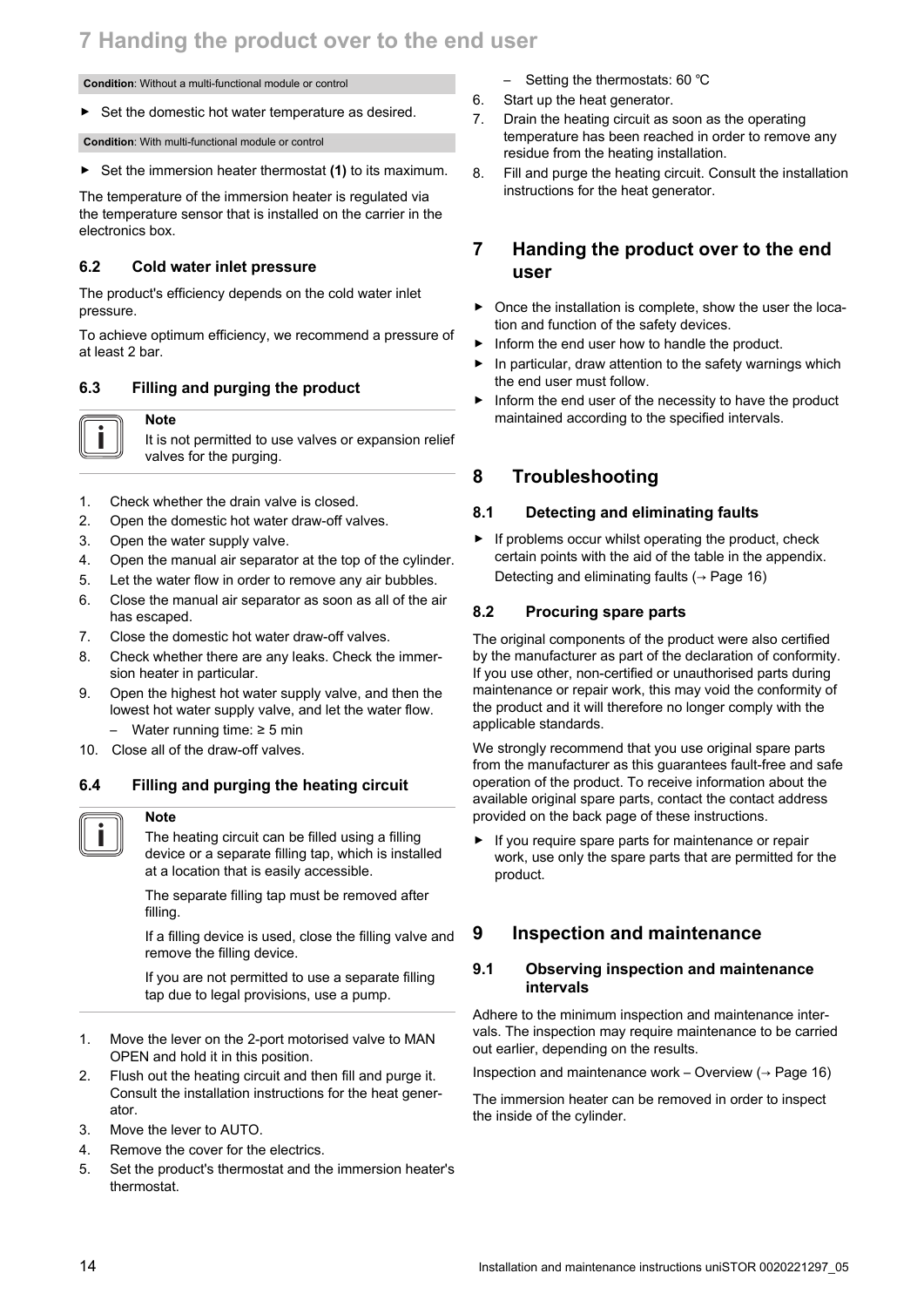#### <span id="page-14-0"></span>**9.2 Draining the product**

- 1. Close the cold water draw-off valve.
- 2. Secure a hose to the drain valve.
- 3. Position the hose at a suitable drain.
- 4. Open the highest hot water tap in the installation.
- 5. Open the drain valve and drain the product completely.
- 6. Close the hot water tap and the drain valve.
- 7. Remove the hose.

#### **9.3 Checking the safety group's expansion relief valve and the cylinder's expansion relief valve**

- 1. Open all expansion relief valves by turning the plug.
- 2. Check whether the water is flowing into the tundish.
- 3. Check that the expansion relief valves are in the correct position and then check the pressure.
- 4. Check and, if required, clean the pressure reducer.

#### **9.4 Checking the pre-charge pressure of the expansion vessel**

- 1. Drain the product.  $(→ Page 15)$
- 2. Measure the pre-charge pressure of the expansion vessel at the vessel valve.

#### **Condition**: Pressure <0.3 MPa (0.3 bar)

- ▶ Top up the expansion vessel in accordance with the static height of the heating installation, ideally with nitrogen, otherwise with air.
- 3. If water escapes from the valve of the expansion vessel, you must replace the expansion vessel.
- 4. Fill and purge the product.  $( \rightarrow$  [Page 14\)](#page-13-0)

# **10 Decommissioning the product**

- $\blacktriangleright$  Switch off the heat generator.
- ▶ Unplug the domestic hot water cylinder's mains plug.
- ▶ Close the cold-water stopcock.
- ▶ Drain the product.  $(→$  Page 15)
- ▶ Remove the hydraulic connections and the temperature sensor.
- ▶ Remove the cables for the temperature sensor from the heat generator, control or multi-functional module.

# **11 Customer service**

To ensure regular servicing, it is strongly recommended that arrangements are made for a Maintenance Agreement. Please contact Vaillant Service Solutions for further details:

Telephone: 0330 100 3461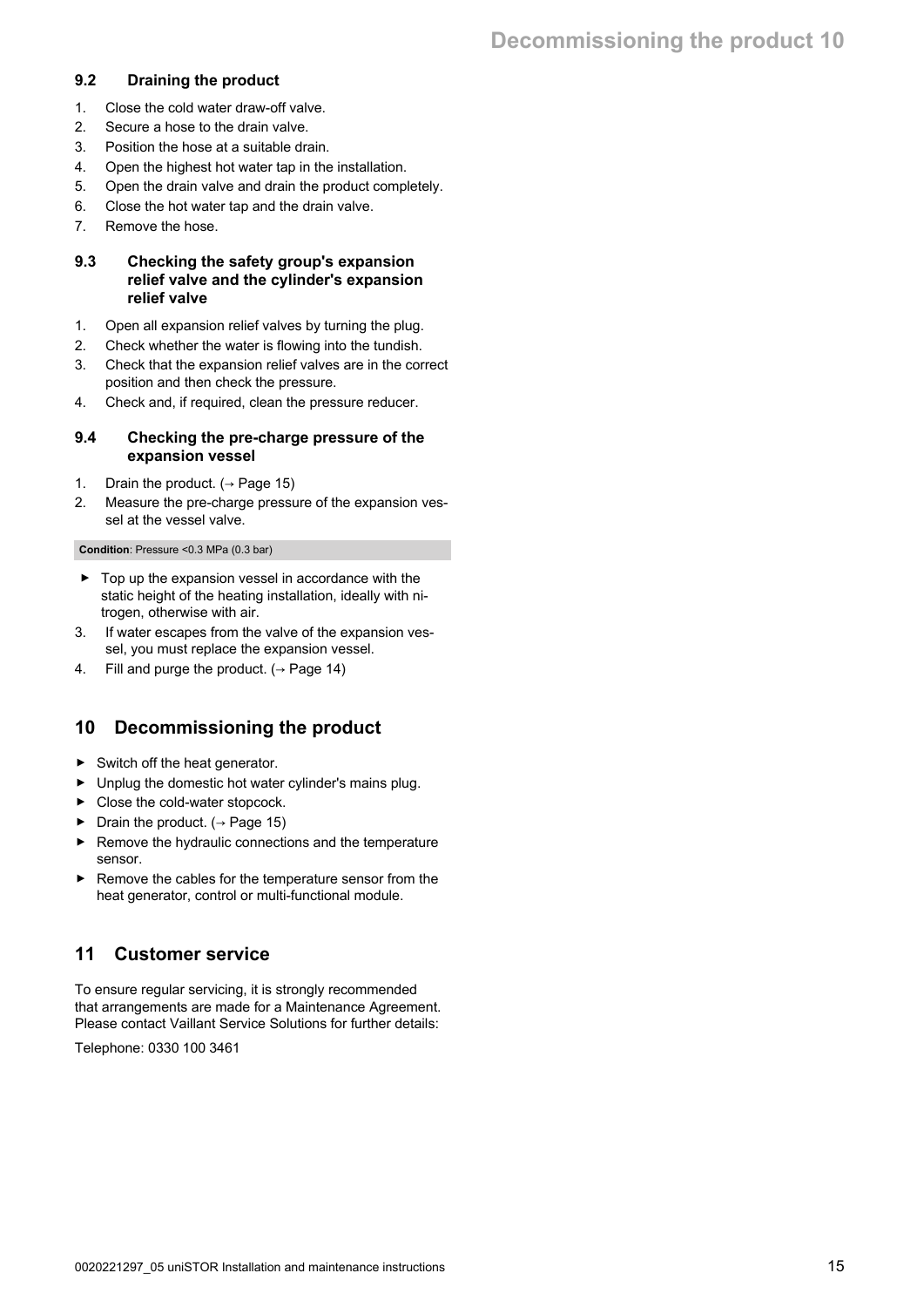# <span id="page-15-0"></span>**Appendix**

# **A Detecting and eliminating faults**

| <b>Fault</b>                               |                            | Possible cause                                                                                                         | Remedy         |                                                                                                                                           |  |
|--------------------------------------------|----------------------------|------------------------------------------------------------------------------------------------------------------------|----------------|-------------------------------------------------------------------------------------------------------------------------------------------|--|
| No flow rate at the valve                  | 1 <sub>1</sub><br>2.<br>3. | Water supply valve closed<br>Main filter blocked<br>Pressure reducer not installed correctly                           | 1.<br>2.       | Check and open the valve.<br>Close the water supply valve, clean the filter<br>and the water pressure reducer.                            |  |
|                                            |                            |                                                                                                                        | 3.             | Check whether the pressure reducer has been<br>installed correctly.                                                                       |  |
| Low flow rate and pres-<br>sure at a valve | $\mathbf{1}$ .             | Filter in cold water supply clogged                                                                                    | 1.             | Close the cold water supply, clean the filter for<br>the water pressure reducer.                                                          |  |
| Water from the valve is<br>cold            | 1.<br>2.                   | The cylinder was not set or is not operating.<br>The heat generator does not work.                                     | $\mathbf{1}$   | Check the thermostat or the room thermostat<br>and, if required, set this.                                                                |  |
|                                            | 3.<br>4.<br>5.             | The thermal cut-out was triggered.<br>The 2-port motorised valve is not working<br>The immersion heater does not work. | 2.             | Check the heat generator; a fault code is<br>present.                                                                                     |  |
|                                            |                            |                                                                                                                        | 3.             | Check and initialise the cylinder.                                                                                                        |  |
|                                            |                            |                                                                                                                        | 4.             | Check the valve's connections.                                                                                                            |  |
|                                            |                            |                                                                                                                        | 5.             | Set the thermostat or the room thermostat.                                                                                                |  |
| Domestic hot water                         | $\mathbf{1}$ .             | Use a thermometer to check the temperature; it                                                                         | 1.             | Install a mixer tap.                                                                                                                      |  |
| temperature too high                       |                            | must be between 60 and 65 °C.                                                                                          | 2.             | Repair the cable.                                                                                                                         |  |
|                                            | 2.                         | Check the cabling.                                                                                                     | 3.             | Reduce the temperature of the thermostat to                                                                                               |  |
|                                            | 3.                         | Thermostat set too high                                                                                                |                | $55^{\circ}$ C.                                                                                                                           |  |
|                                            | 4.                         | Defective thermostat                                                                                                   | 4.             | Replace the thermostat.                                                                                                                   |  |
| Irregular domestic hot                     | 1.                         | Defective expansion vessel                                                                                             | $\mathbf{1}$ . | Set the expansion vessel.                                                                                                                 |  |
| water output at the valve                  | 2.                         | Thermal control                                                                                                        | 2.             | Interrupt the power supply of the product and<br>heat generator, check the thermal cut-outs and<br>replace these if you find any defects. |  |

# **B Inspection and maintenance work** – **Overview**

| $N^{\circ}$ | <b>Work</b>                                                                        | Maintenance-re-<br>lated interval |
|-------------|------------------------------------------------------------------------------------|-----------------------------------|
|             | Check the connections for tightness.                                               | Annually                          |
| 2           | Check the temperature and pressure expansion relief valve.                         | Annually                          |
| 3           | Check the expansion relief valve.                                                  | Annually                          |
|             | Check the pressure in the expansion vessel.                                        | Annually                          |
| 5           | Check the domestic hot water output at the valve (if required, clean the filters). | Annually                          |
| 6           | Check the target domestic hot water temperature.                                   | Annually                          |
|             | Fill out the cylinder's benchmark checklist.                                       | Annually                          |

# **C Technical data**

#### **Technical data** – **General**

|                                   | <b>VIH GB</b><br>120/3 BES | <b>VIH GB</b><br>150/3 BES | <b>VIH GB</b><br>180/3 BES | <b>VIH GB</b><br>200/3 BES | <b>VIH GB</b><br>250/3 BES | <b>VIH GB</b><br>300/3 BES |
|-----------------------------------|----------------------------|----------------------------|----------------------------|----------------------------|----------------------------|----------------------------|
| <b>Actual volumetric capacity</b> | 114.8                      | 144.9 <sup>1</sup>         | 175.21                     | 194.01                     | 244.81                     | 284.31                     |
| Hot water volumetric capacity     | 106.01                     | 135.21                     | 161.01                     | 170.01                     | 229.01                     | 254.0                      |
| Maximum pressure of the heating   | 0.35 MPa                   | 0.35 MPa                   | 0.35 MPa                   | 0.35 MPa                   | 0.35 MPa                   | 0.35 MPa                   |
| tube coil during operation        | $(3.50 \text{ bar})$       | $(3.50 \text{ bar})$       | $(3.50 \text{ bar})$       | $(3.50 \text{ bar})$       | $(3.50 \text{ bar})$       | $(3.50 \text{ bar})$       |
| <b>Operating pressure</b>         | 0.35 MPa                   | 0.35 MPa                   | 0.35 MPa                   | 0.35 MPa                   | 0.35 MPa                   | 0.35 MPa                   |
|                                   | $(3.50 \text{ bar})$       | $(3.50 \text{ bar})$       | $(3.50 \text{ bar})$       | $(3.50 \text{ bar})$       | $(3.50 \text{ bar})$       | $(3.50 \text{ bar})$       |
| <b>Maximum operating pressure</b> | $0.7$ MPa                  | $0.7$ MPa                  | $0.7$ MPa                  | $0.7$ MPa                  | $0.7$ MPa                  | $0.7$ MPa                  |
|                                   | $(7.0 \text{ bar})$        | $(7.0 \text{ bar})$        | $(7.0 \text{ bar})$        | $(7.0 \text{ bar})$        | $(7.0 \text{ bar})$        | $(7.0 \text{ bar})$        |
| Pressure of the pressure reducer  | 0.35 MPa                   | 0.35 MPa                   | 0.35 MPa                   | 0.35 MPa                   | 0.35 MPa                   | 0.35 MPa                   |
|                                   | $(3.50 \text{ bar})$       | $(3.50 \text{ bar})$       | $(3.50 \text{ bar})$       | $(3.50 \text{ bar})$       | $(3.50 \text{ bar})$       | $(3.50 \text{ bar})$       |
| Opening pressure in the expansion | 0.6 MPa                    | 0.6 MPa                    | $0.6$ MPa                  | 0.6 MPa                    | $0.6$ MPa                  | 0.6 MPa                    |
| relief valve                      | $(6.0 \text{ bar})$        | $(6.0 \text{ bar})$        | $(6.0 \text{ bar})$        | $(6.0 \text{ bar})$        | $(6.0 \text{ bar})$        | $(6.0 \text{ bar})$        |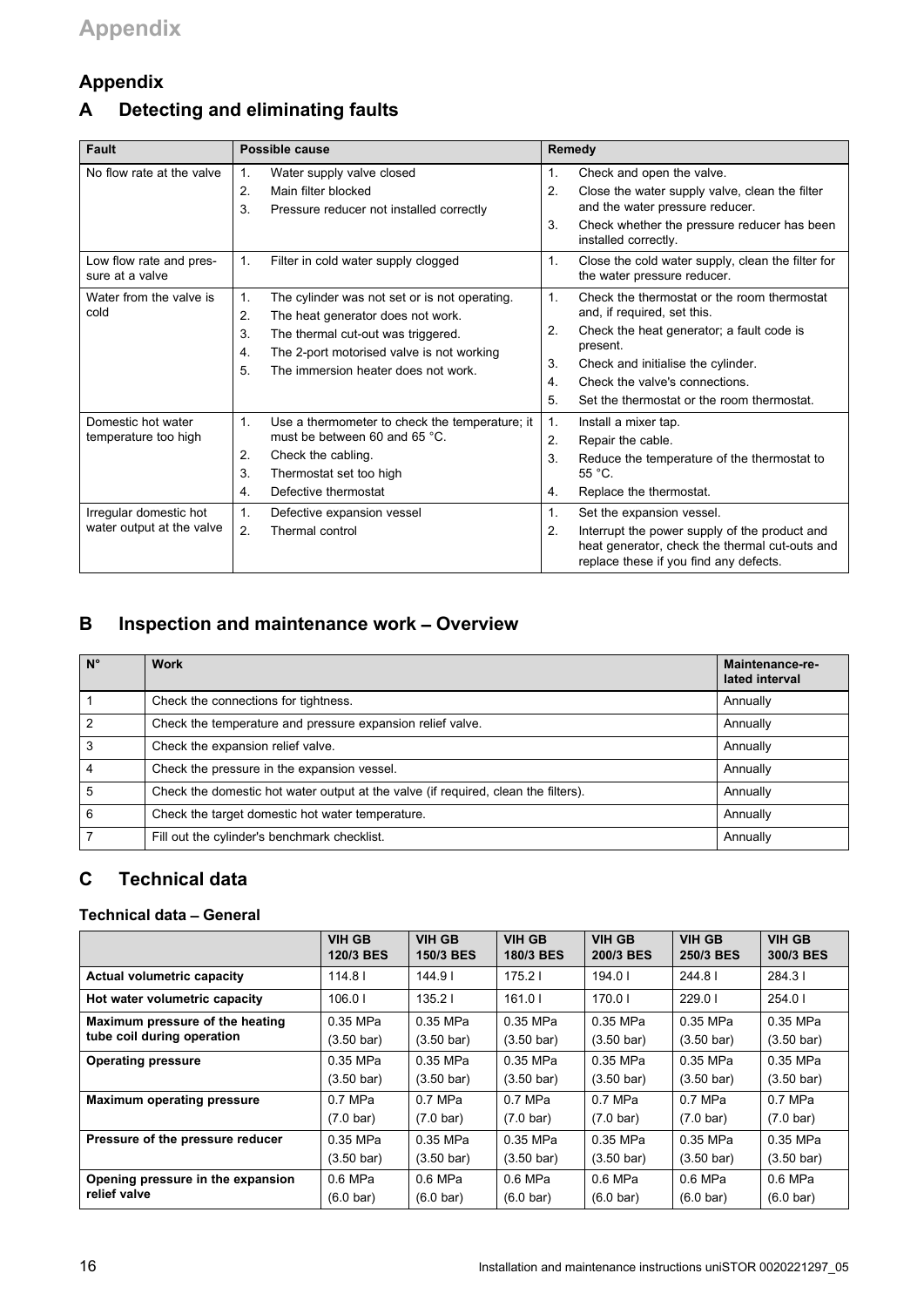|                                                          | <b>VIH GB</b><br>120/3 BES | <b>VIH GB</b><br>150/3 BES | <b>VIH GB</b><br>180/3 BES | <b>VIH GB</b><br>200/3 BES | <b>VIH GB</b><br>250/3 BES | <b>VIH GB</b><br>300/3 BES |
|----------------------------------------------------------|----------------------------|----------------------------|----------------------------|----------------------------|----------------------------|----------------------------|
| Temperature and pressure expansion                       | $0.7$ MPa                  | $0.7$ MPa                  | $0.7$ MPa                  | $0.7$ MPa                  | $0.7$ MPa                  | $0.7$ MPa                  |
| relief valve                                             | $(7.0 \text{ bar})$        | $(7.0 \text{ bar})$        | $(7.0 \text{ bar})$        | $(7.0 \text{ bar})$        | $(7.0 \text{ bar})$        | $(7.0 \text{ bar})$        |
| Temperature and pressure expansion<br>relief valve       | 90 °C                      | 90 °C                      | 90 °C                      | 90 °C                      | 90 °C                      | 90 °C                      |
| Load pressure in the expansion ves-                      | $0.3$ MPa                  | $0.3$ MPa                  | $0.3$ MPa                  | $0.3$ MPa                  | $0.3$ MPa                  | $0.3$ MPa                  |
| sel                                                      | $(3.0 \text{ bar})$        | $(3.0 \text{ bar})$        | $(3.0 \text{ bar})$        | $(3.0 \text{ bar})$        | $(3.0 \text{ bar})$        | $(3.0 \text{ bar})$        |
| Maximum temperature of the heating<br>circuit            | 95 °C                      | 95 °C                      | 95 °C                      | 95 °C                      | 95 °C                      | 95 °C                      |
| Maximum domestic hot water temper-<br>ature              | 85 °C                      | 85 °C                      | 85 °C                      | 85 °C                      | $85^{\circ}$ C             | 85 °C                      |
| Heat loss (24 hrs)                                       | 0.83 kWh                   | 0.86 kWh                   | 1.11 kWh                   | 1.22 kWh                   | 1.41 kWh                   | 1.59 kWh                   |
| <b>Reheating time</b>                                    | 20.42 min                  | 26.60 min                  | 29.58 min                  | 31.61 min                  | 43.34 min                  | 48.50 min                  |
| Reheating time (70%)                                     | 14.29 min                  | 18.62 min                  | 20.71 min                  | 22.13 min                  | 30.34 min                  | 33.95 min                  |
| <b>Reheating output</b>                                  | 15.8 kW                    | 17.2 kW                    | 17.1 kW                    | 16.9 kW                    | 16.6 kW                    | 16.5 kW                    |
| Flow rate                                                | 900 l/h                    | 900 l/h                    | 900 l/h                    | 900 l/h                    | 900 l/h                    | 900 l/h                    |
| Pressure loss in the primary heat ex-<br>changer         | 50 mbar                    | 50 mbar                    | 50 mbar                    | 50 mbar                    | 50 mbar                    | 50 mbar                    |
| Volume of the heat exchanger                             | 3.71                       | 3.71                       | 4.4                        | 441                        | 4.4 <sub>1</sub>           | 441                        |
| Surface of the heat exchanger                            | $0.69 \text{ m}^2$         | $0.69 \text{ m}^2$         | $0.80 \text{ m}^2$         | $0.80 \; \text{m}^2$       | $0.80 \text{ m}^2$         | $0.80 \text{ m}^2$         |
| Volume of the expansion vessel                           | 12 <sub>1</sub>            | 12 <sub>1</sub>            | 181                        | 18 <sub>1</sub>            | 251                        | 251                        |
| <b>Tilt dimension</b>                                    | 1.020 mm                   | $1.150$ mm                 | 1.300 mm                   | 1.390 mm                   | 1.640 mm                   | 1.840 mm                   |
| Net weight                                               | 30.0 kg                    | 35.0 kg                    | 39.0 kg                    | 42.0 kg                    | 48.0 kg                    | 54.0 kg                    |
| Weight including heating water and<br>domestic hot water | 148.5 kg                   | 183.6 kg                   | 218.6 kg                   | 240.4 kg                   | 297.2 kg                   | 342.7 kg                   |

## **Technical data** – **Hydraulic connection**

|                               | VIH GB<br>120/3 BES | <b>VIH GB</b><br><b>150/3 BES</b> | <b>VIH GB</b><br>180/3 BES | <b>VIH GB</b><br>200/3 BES | <b>VIH GB</b><br>250/3 BES | <b>VIH GB</b><br>300/3 BES |
|-------------------------------|---------------------|-----------------------------------|----------------------------|----------------------------|----------------------------|----------------------------|
| Cold water inlet              | $0.75$ in           | $0.75$ in                         | $0.75$ in                  | 0.75 in                    | $0.75$ in                  | $0.75$ in                  |
| Domestic hot water outlet     | $0.75$ in           | $0.75$ in                         | $0.75$ in                  | $0.75$ in                  | $0.75$ in                  | $0.75$ in                  |
| Heat generator heating flow   | $0.75$ in           | $0.75$ in                         | $0.75$ in                  | $0.75$ in                  | $0.75$ in                  | $0.75$ in                  |
| Heat generator heating return | $0.75$ in           | $0.75$ in                         | $0.75$ in                  | $0.75$ in                  | $0.75$ in                  | $0.75$ in                  |
| Temperature dry pocket        | 8 mm                | 8 mm                              | 8 mm                       | 8 mm                       | 8 mm                       | 8 mm                       |
| Immersion heater diameter     | 1 $1/4$ in          | 1 $1/4$ in                        | 1 1/4 in                   | 1 $1/4$ in                 | 1 $1/4$ in                 | 1 1/4 in                   |

#### **Technical data** – **Electrics**

|                                    | VIH GB     | <b>VIH GB</b> | <b>VIH GB</b> | <b>VIH GB</b> | <b>VIH GB</b> | <b>VIH GB</b> |
|------------------------------------|------------|---------------|---------------|---------------|---------------|---------------|
|                                    | 120/3 BES  | 150/3 BES     | 180/3 BES     | 200/3 BES     | 250/3 BES     | 300/3 BES     |
| Connecting the immersion heater to | 230 V /    | 230 V/        | 230 V/        | 230 V/        | 230 V/        | 230 V/        |
| the power supply                   | 50 Hz      | 50 Hz         | 50 Hz         | 50 Hz         | 50 Hz         | 50 Hz         |
| Immersion heater power             | 2.8 kW     | 2.8 kW        | 2.8 kW        | 2.8 kW        | 2.8 kW        | 2.8 kW        |
| 2-port motorised valve             | 230/240 V. | 230/240 V.    | 230/240 V.    | 230/240 V.    | 230/240 V.    | 230/240 V.    |
|                                    | 50Hz       | $50$ Hz       | 50Hz          | 50Hz          | 50Hz          | $50$ Hz       |
| <b>Thermostat</b>                  | 230/240 V. | 230/240 V.    | 230/240 V.    | 230/240 V.    | 230/240 V.    | 230/240 V.    |
|                                    | 50Hz       | $50$ Hz       | 50Hz          | 50Hz          | 50Hz          | $50$ Hz       |
| IP rating                          | 21         | 21            | 21            | 21            | 21            | 21            |

### **Technical data** – **Material**

|                             | <b>VIH GB</b>    | <b>VIH GB</b>    | <b>VIH GB</b>    | <b>VIH GB</b>    | <b>VIH GB</b>    | <b>VIH GB</b>    |
|-----------------------------|------------------|------------------|------------------|------------------|------------------|------------------|
|                             | 120/3 BES        | <b>150/3 BES</b> | 180/3 BES        | 200/3 BES        | 250/3 BES        | 300/3 BES        |
| <b>Cylinder material</b>    | <b>Stainless</b> | <b>Stainless</b> | <b>Stainless</b> | <b>Stainless</b> | <b>Stainless</b> | <b>Stainless</b> |
|                             | steel            | steel            | steel            | steel            | steel            | steel            |
|                             | (1.4521)         | (1.4521)         | (1.4521)         | (1.4521)         | (1.4521)         | (1.4521)         |
| <b>Insulation material</b>  | Polvurethane     | Polvurethane     | Polvurethane     | Polvurethane     | Polvurethane     | Polyurethane     |
| <b>Insulation thickness</b> | $50 \text{ mm}$  | 50 mm            | 50 mm            | $50 \text{ mm}$  | 50 mm            | 50 mm            |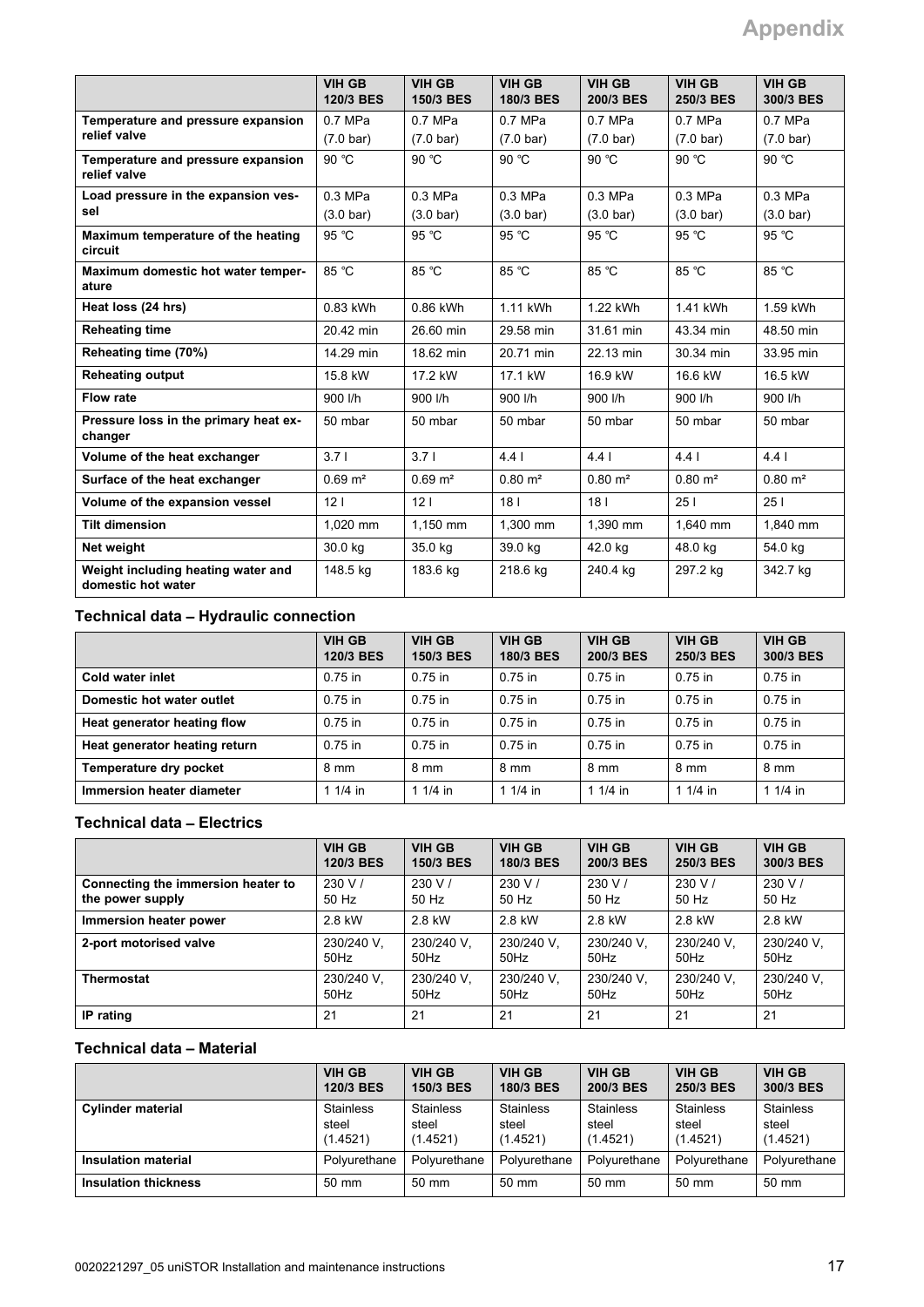# **Appendix**

|                                    | <b>VIH GB</b><br>120/3 BES | <b>VIH GB</b><br><b>150/3 BES</b> | <b>VIH GB</b><br>180/3 BES | <b>VIH GB</b><br>200/3 BES | <b>VIH GB</b><br>250/3 BES | <b>VIH GB</b><br>300/3 BES |
|------------------------------------|----------------------------|-----------------------------------|----------------------------|----------------------------|----------------------------|----------------------------|
| Propellant for insulating material | GWP < 5                    | GWP < 5                           | GWP < 5                    | GWP < 5                    | GWP < 5                    | GWP < 5                    |
| <b>ODP</b>                         |                            |                                   |                            |                            |                            |                            |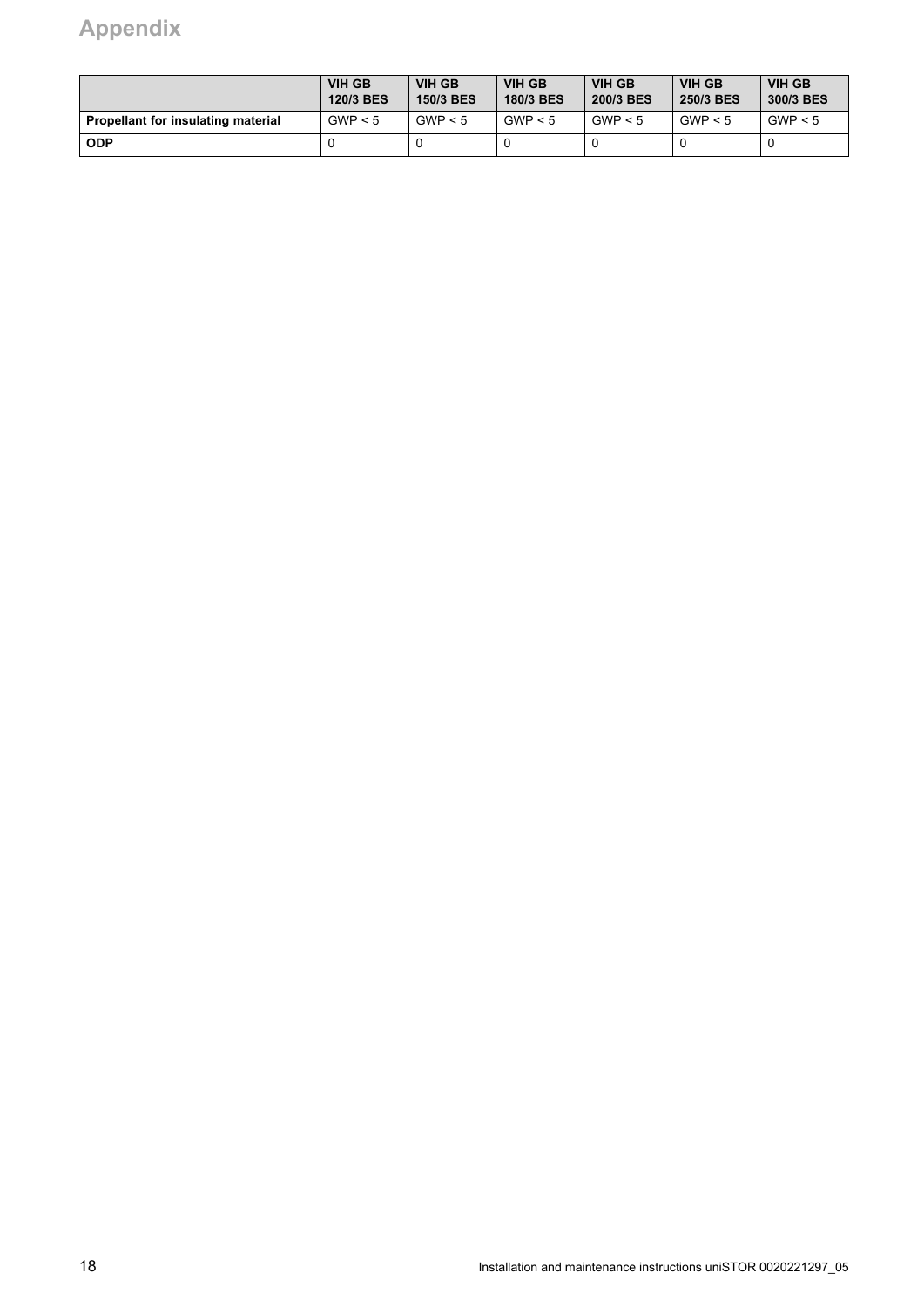<span id="page-18-0"></span>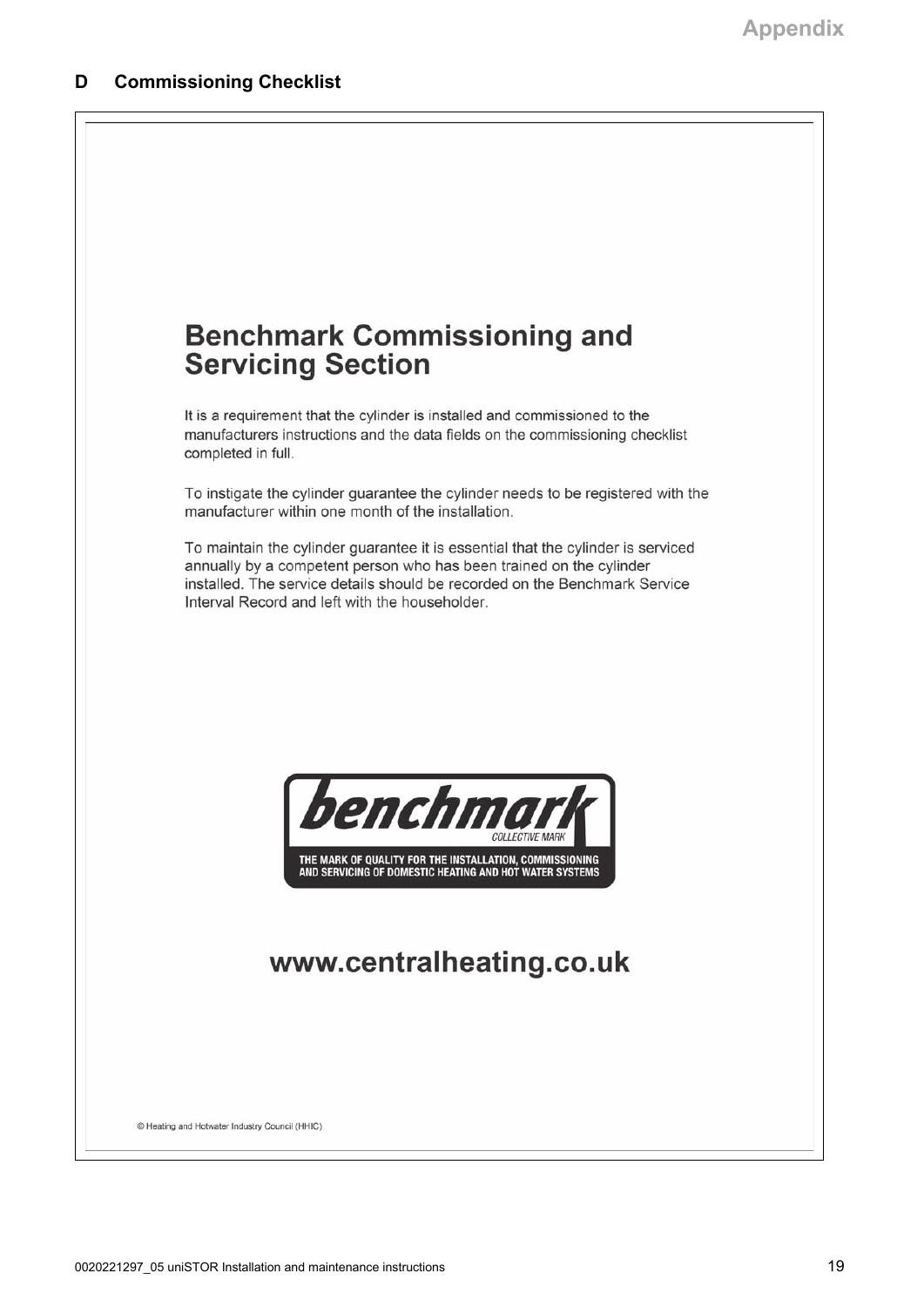#### **MAINS PRESSURE HOT WATER STORAGE SYSTEM COMMISSIONING CHECKLIST**

**This Commissioning Checklist is to be completed in full by the competent person who commissioned the storage system as a means of demonstrating compliance with the appropriate Building Regulations and then handed to the customer to keep for future reference.**

Failure to install and commission this equipment to the manufacturer's instructions may invalidate the warranty but does not affect statutory rights.

| Customer name:<br>Telephone number:                                                                                                                                          |        |                   |  |  |  |
|------------------------------------------------------------------------------------------------------------------------------------------------------------------------------|--------|-------------------|--|--|--|
| Address:                                                                                                                                                                     |        |                   |  |  |  |
| Cylinder Make and Model                                                                                                                                                      |        |                   |  |  |  |
| <b>Cylinder Serial Number</b>                                                                                                                                                |        |                   |  |  |  |
| Registered Operative ID Number<br>Commissioned by (PRINT NAME):                                                                                                              |        |                   |  |  |  |
| Telephone number:<br>Company name:                                                                                                                                           |        |                   |  |  |  |
| Company address:                                                                                                                                                             |        |                   |  |  |  |
| Commissioning date:                                                                                                                                                          |        |                   |  |  |  |
| To be completed by the customer on receipt of a Building Regulations Compliance Certificate*:                                                                                |        |                   |  |  |  |
| Building Regulations Notification Number (if applicable)                                                                                                                     |        |                   |  |  |  |
| ALL SYSTEMS PRIMARY SETTINGS (indirect heating only)                                                                                                                         |        |                   |  |  |  |
| Sealed<br>Is the primary circuit a sealed or open vented system?                                                                                                             |        | Open              |  |  |  |
| What is the maximum primary flow temperature?                                                                                                                                |        | °C                |  |  |  |
| <b>ALL SYSTEMS</b>                                                                                                                                                           |        |                   |  |  |  |
| What is the incoming static cold water pressure at the inlet to the system?                                                                                                  |        | bar               |  |  |  |
|                                                                                                                                                                              | Yes    | No                |  |  |  |
| Has a strainer been cleaned of installation debris (if fitted)?                                                                                                              | Yes    |                   |  |  |  |
| Is the installation in a hard water area (above 200ppm)?                                                                                                                     |        | No                |  |  |  |
| If yes, has a water scale reducer been fitted?                                                                                                                               | Yes    | No                |  |  |  |
| What type of scale reducer has been fitted?                                                                                                                                  |        | °C                |  |  |  |
| What is the hot water thermostat set temperature?                                                                                                                            |        |                   |  |  |  |
| What is the maximum hot water flow rate at set thermostat temperature (measured at high flow outlet)?                                                                        |        | l/min             |  |  |  |
| Time and temperature controls have been fitted in compliance with Part L of the Building Regulations?                                                                        |        | Yes               |  |  |  |
| Y Plan<br>Type of control system (if applicable)                                                                                                                             | S Plan | Other             |  |  |  |
| Is the cylinder solar (or other renewable) compatible?                                                                                                                       | Yes    | No                |  |  |  |
| What is the hot water temperature at the nearest outlet?                                                                                                                     |        | °C                |  |  |  |
| All appropriate pipes have been insulated up to 1 metre or the point where they become concealed                                                                             |        | Yes               |  |  |  |
| <b>UNVENTED SYSTEMS ONLY</b>                                                                                                                                                 |        |                   |  |  |  |
| Where is the pressure reducing valve situated (if fitted)?                                                                                                                   |        |                   |  |  |  |
| What is the pressure reducing valve setting?                                                                                                                                 |        | bar               |  |  |  |
| Has a combined temperature and pressure relief valve and expansion valve been fitted and discharge tested?                                                                   | Yes    | <b>No</b>         |  |  |  |
| Yes<br>The tundish and discharge pipework have been connected and terminated to Part G of the Building Regulations                                                           |        |                   |  |  |  |
|                                                                                                                                                                              |        |                   |  |  |  |
| Are all energy sources fitted with a cut out device?                                                                                                                         | Yes    | No                |  |  |  |
| Has the expansion vessel or internal air space been checked?                                                                                                                 | Yes    | No                |  |  |  |
| THERMAL STORES ONLY                                                                                                                                                          |        |                   |  |  |  |
| What store temperature is achievable?                                                                                                                                        |        | °C                |  |  |  |
| What is the maximum hot water temperature?                                                                                                                                   |        | $^{\circ}{\rm C}$ |  |  |  |
|                                                                                                                                                                              |        |                   |  |  |  |
| <b>ALL INSTALLATIONS</b>                                                                                                                                                     |        | Yes               |  |  |  |
| The hot water system complies with the appropriate Building Regulations<br>The system has been installed and commissioned in accordance with the manufacturer's instructions |        | Yes               |  |  |  |
| The system controls have been demonstrated to and understood by the customer                                                                                                 |        | Yes               |  |  |  |
| The manufacturer's literature, including Benchmark Checklist and Service Record, has been explained and left with the customer                                               |        | Yes               |  |  |  |
|                                                                                                                                                                              |        |                   |  |  |  |
| Commissioning Engineer's Signature                                                                                                                                           |        |                   |  |  |  |
| Customer's Signature<br>(To confirm satisfactory demonstration and receipt of manufacturer's literature)                                                                     |        |                   |  |  |  |

\*All installations in England and Wales must be notified to Local Authority Building Control (LABC) either directly or through a<br>Competent Persons Scheme. A Building Regulations Compliance Certificate will then be issued t



© Heating and Hotwater Industry Council (HHIC) www.centralheating.co.uk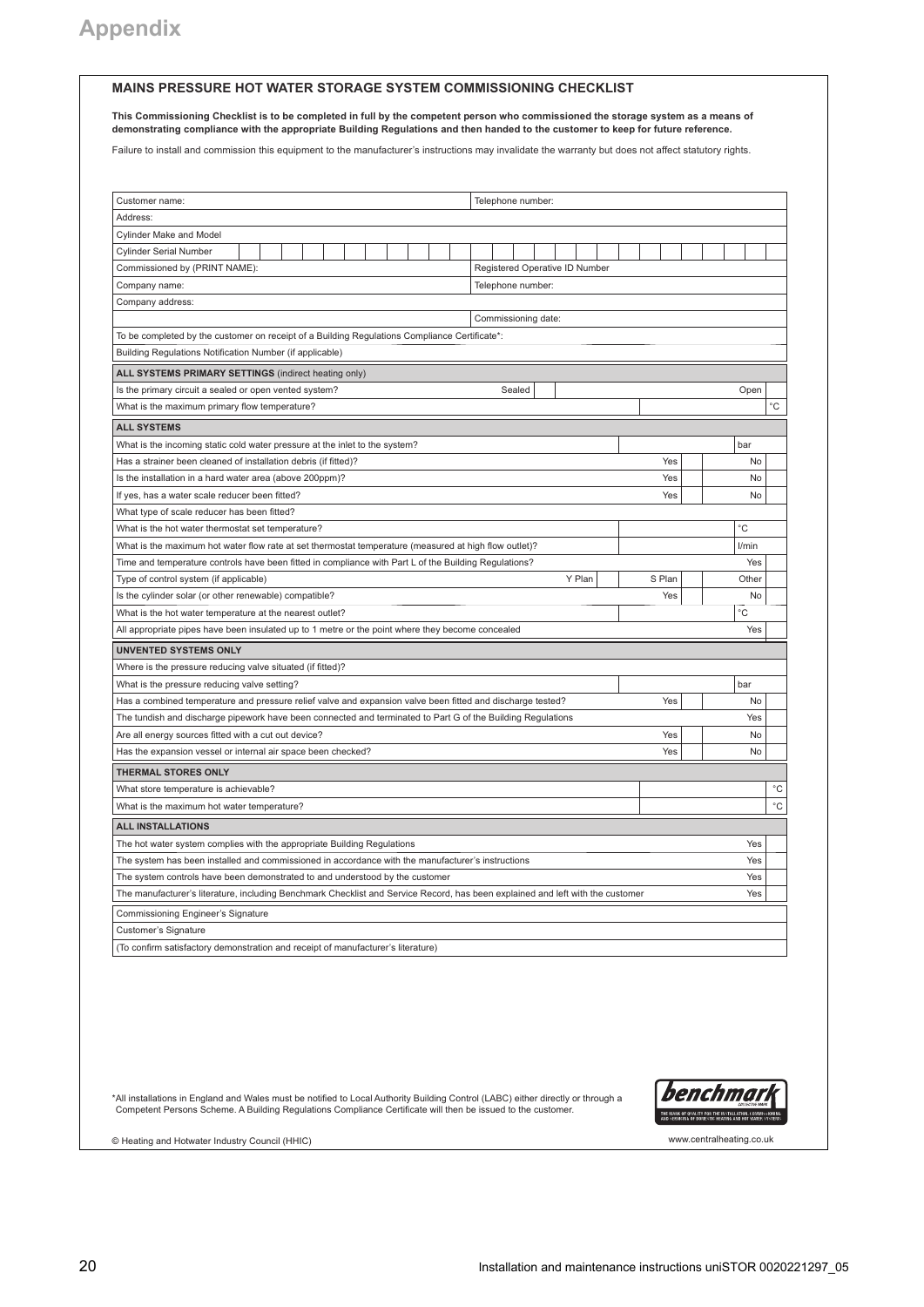#### **SERVICE RECORD**

**It is recommended that your hot water system is serviced regularly and that the appropriate Service Record is completed.**

**Service Provider**

Before completing the appropriate Service Record below, please ensure you have carried out the service as described in the manufacturer's instructions.

| <b>SERVICE 01</b> | Date: | <b>SERVICE 02</b> | Date:         |  |  |  |  |
|-------------------|-------|-------------------|---------------|--|--|--|--|
| Engineer name:    |       | Engineer name:    |               |  |  |  |  |
| Company name:     |       | Company name:     |               |  |  |  |  |
| Telephone No:     |       | Telephone No:     |               |  |  |  |  |
| Comments:         |       | Comments:         |               |  |  |  |  |
|                   |       |                   |               |  |  |  |  |
|                   |       |                   |               |  |  |  |  |
|                   |       |                   |               |  |  |  |  |
|                   |       |                   |               |  |  |  |  |
|                   |       |                   |               |  |  |  |  |
| Signature         |       | Signature         |               |  |  |  |  |
| <b>SERVICE 03</b> | Date: | <b>SERVICE 04</b> | Date:         |  |  |  |  |
| Engineer name:    |       | Engineer name:    |               |  |  |  |  |
| Company name:     |       | Company name:     |               |  |  |  |  |
| Telephone No:     |       | Telephone No:     |               |  |  |  |  |
| Comments:         |       | Comments:         |               |  |  |  |  |
|                   |       |                   |               |  |  |  |  |
|                   |       |                   |               |  |  |  |  |
|                   |       |                   |               |  |  |  |  |
|                   |       |                   |               |  |  |  |  |
|                   |       |                   |               |  |  |  |  |
| Signature         |       | Signature         |               |  |  |  |  |
| <b>SERVICE 05</b> | Date: | <b>SERVICE 06</b> | Date:         |  |  |  |  |
| Engineer name:    |       | Engineer name:    |               |  |  |  |  |
| Company name:     |       | Company name:     |               |  |  |  |  |
| Telephone No:     |       | Telephone No:     |               |  |  |  |  |
| Comments:         |       | Comments:         |               |  |  |  |  |
|                   |       |                   |               |  |  |  |  |
|                   |       |                   |               |  |  |  |  |
|                   |       |                   |               |  |  |  |  |
|                   |       |                   |               |  |  |  |  |
|                   |       |                   |               |  |  |  |  |
| Signature         |       | Signature         |               |  |  |  |  |
| <b>SERVICE 07</b> | Date: | <b>SERVICE 08</b> | Date:         |  |  |  |  |
| Engineer name:    |       | Engineer name:    |               |  |  |  |  |
| Company name:     |       | Company name:     |               |  |  |  |  |
| Telephone No:     |       | Telephone No:     |               |  |  |  |  |
| Comments:         |       | Comments:         |               |  |  |  |  |
|                   |       |                   |               |  |  |  |  |
|                   |       |                   |               |  |  |  |  |
|                   |       |                   |               |  |  |  |  |
|                   |       |                   |               |  |  |  |  |
|                   |       |                   |               |  |  |  |  |
| Signature         |       | Signature         |               |  |  |  |  |
| <b>SERVICE 09</b> | Date: | <b>SERVICE 10</b> | Date:         |  |  |  |  |
| Engineer name:    |       | Engineer name:    |               |  |  |  |  |
| Company name:     |       | Company name:     |               |  |  |  |  |
| Telephone No:     |       |                   | Telephone No: |  |  |  |  |
| Comments:         |       | Comments:         |               |  |  |  |  |
|                   |       |                   |               |  |  |  |  |
|                   |       |                   |               |  |  |  |  |
|                   |       |                   |               |  |  |  |  |
|                   |       |                   |               |  |  |  |  |
|                   |       |                   |               |  |  |  |  |
| Signature         |       | Signature         |               |  |  |  |  |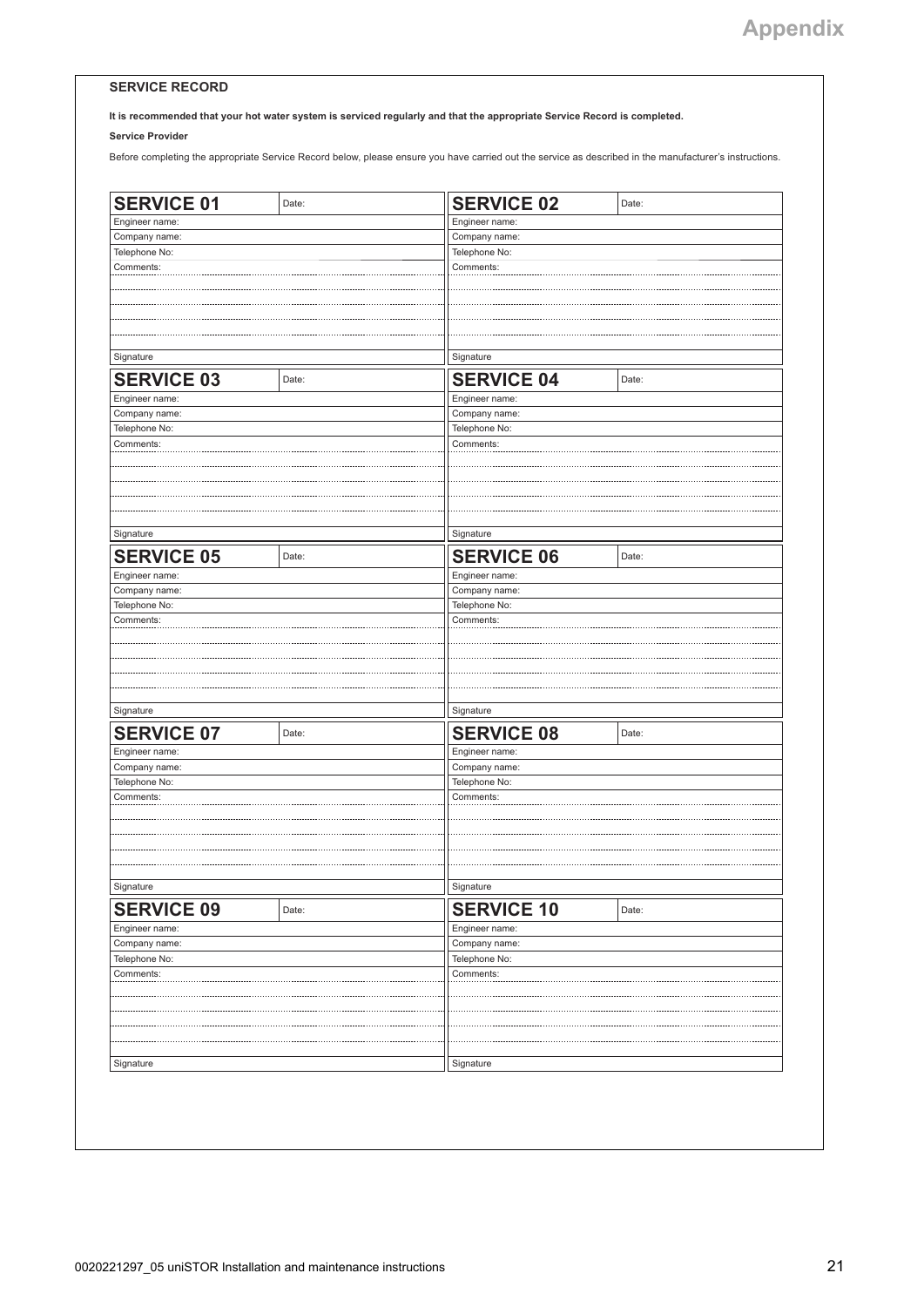# <span id="page-21-0"></span>Index

| A                                                 |  |
|---------------------------------------------------|--|
|                                                   |  |
| в                                                 |  |
|                                                   |  |
| C                                                 |  |
|                                                   |  |
| Checking the pre-charge pressure of the expansion |  |
|                                                   |  |
|                                                   |  |
| D                                                 |  |
|                                                   |  |
|                                                   |  |
|                                                   |  |
|                                                   |  |
|                                                   |  |
| Е                                                 |  |
|                                                   |  |
| F                                                 |  |
|                                                   |  |
|                                                   |  |
|                                                   |  |
| н                                                 |  |
|                                                   |  |
| ı                                                 |  |
|                                                   |  |
|                                                   |  |
|                                                   |  |
| М                                                 |  |
|                                                   |  |
| P                                                 |  |
|                                                   |  |
| Q                                                 |  |
|                                                   |  |
| R                                                 |  |
|                                                   |  |
| s                                                 |  |
|                                                   |  |
|                                                   |  |
|                                                   |  |
|                                                   |  |
| т                                                 |  |
|                                                   |  |
|                                                   |  |
|                                                   |  |
| U                                                 |  |
| v                                                 |  |
|                                                   |  |
|                                                   |  |